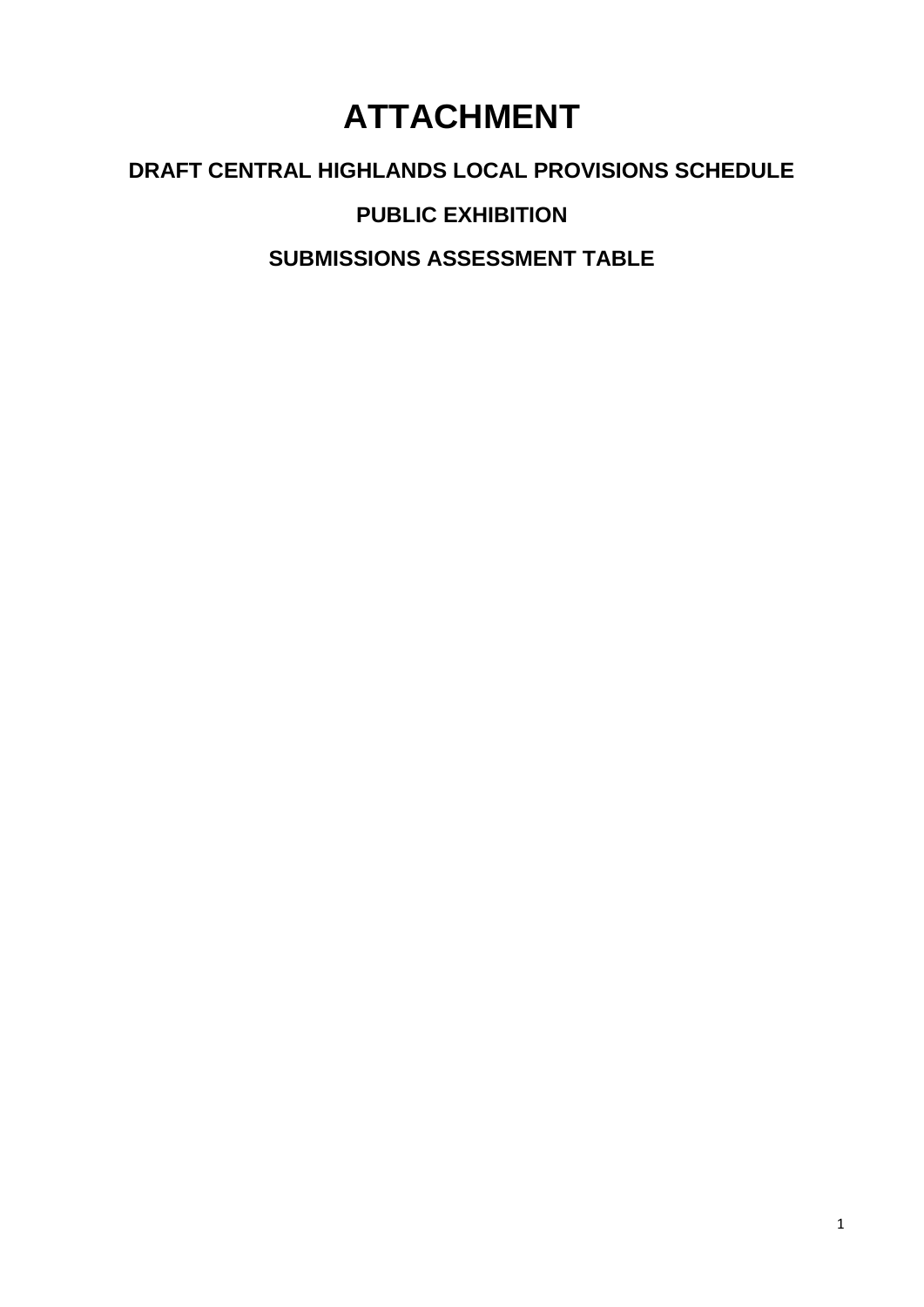### **DRAFT CENTRAL HIGHLANDS LOCAL PROVISIONS SCHEDULE**

## **PUBLIC EXHIBITION**

# **SUBMISSIONS ASSESSMENT TABLE**

**3 November 2021**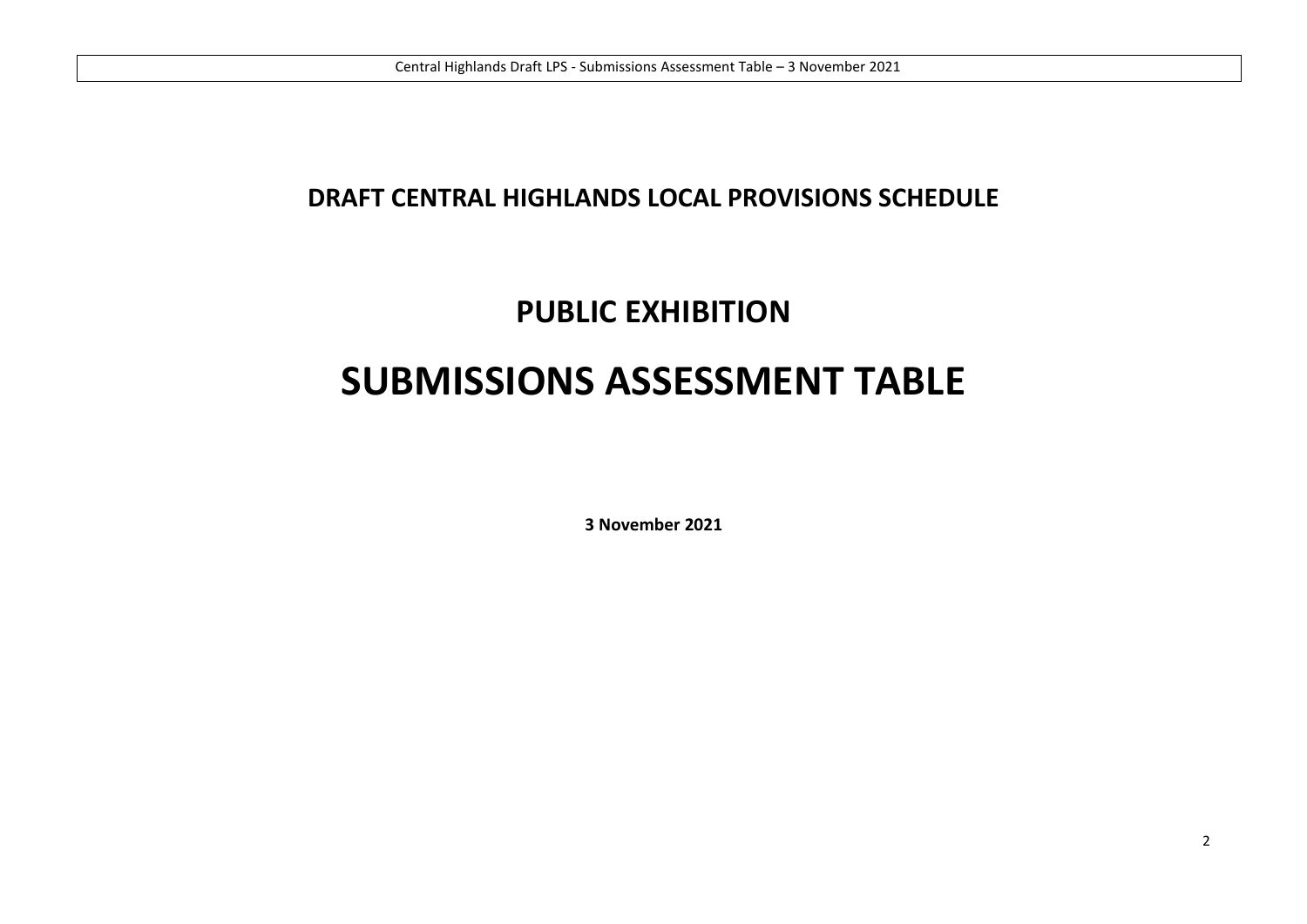| No. | From                                                            | <b>Key Issues Raised</b>                                                                                                                                                                                                                                                                                                                                                                                                                                 | <b>Assessment and Recommendation to Council</b>                                                                                                                                                     |
|-----|-----------------------------------------------------------------|----------------------------------------------------------------------------------------------------------------------------------------------------------------------------------------------------------------------------------------------------------------------------------------------------------------------------------------------------------------------------------------------------------------------------------------------------------|-----------------------------------------------------------------------------------------------------------------------------------------------------------------------------------------------------|
| 1.  | <b>Tree Alliance</b><br>Private Forests Tasmania                | Advises that Private Forests Tasmania's comments will be<br>submitted as part of the Department of State Growth's                                                                                                                                                                                                                                                                                                                                        | Noted.                                                                                                                                                                                              |
|     | Penny Wells, CEO                                                | submission                                                                                                                                                                                                                                                                                                                                                                                                                                               |                                                                                                                                                                                                     |
| 2.  | TasRail<br>Jennifer Jarvis<br>Manager Group Property &          | Notes several aspects of the Draft LPS, including the<br>inclusion of the Road & Rail Assets Code.<br>No objections.                                                                                                                                                                                                                                                                                                                                     | Noted.                                                                                                                                                                                              |
|     | Compliance                                                      |                                                                                                                                                                                                                                                                                                                                                                                                                                                          |                                                                                                                                                                                                     |
| 3.  | <b>Tony Donaghy</b>                                             | 460 Dry Poles Road, Ellendale. PID 3389090                                                                                                                                                                                                                                                                                                                                                                                                               | Agree.                                                                                                                                                                                              |
|     | 460 Dry Poles Road<br>Ellendale, 7140                           | Concerned that property is proposed to be rezoned to<br>Agriculture. 7.269 ha and not part of a larger farm.                                                                                                                                                                                                                                                                                                                                             | These lots are on the edge of the broader boundary between Rural and<br>Agriculture Zoned areas.                                                                                                    |
|     |                                                                 | States that it is 'too small to be viable farm'.<br>Used as a 'rural dwelling' and 'should be zoned either<br>Rural Living or Rural.<br>Aerial images provided.<br>449 Dry Poles Road, Ellendale. PID 1661759                                                                                                                                                                                                                                            | Small lots in such locations and clearly incapable of accommodating a<br>commercial farming enterprise and used, or intended to be used, for<br>rural living purposes, should be in the Rural Zone. |
|     |                                                                 | Block across road owned by Mr Donaghy's parents.<br>Even smaller than 460 Dry Poles Rd and proposed<br>to be Agriculture also.<br>Same concerns.                                                                                                                                                                                                                                                                                                         |                                                                                                                                                                                                     |
|     |                                                                 | Considers the propose zoning to be an error.                                                                                                                                                                                                                                                                                                                                                                                                             |                                                                                                                                                                                                     |
| 4.  | <b>Reliance Forest Fibre</b><br>Darryn Crook, Technical Manager | Reliance Forest Fibre manages large areas of plantation<br>forestry.<br>Concerned that their land holdings are split between Rural<br>and Agriculture Zones, and notes that plantation forestry is<br>'no permit required' in the Rural Zone.<br>Notes that if is desirable from a forest management<br>perspective to have all plantation properties in the Rural<br>zone to avoid conflict where areas are not covered by a<br>Private Timber Reserve. | Agree.<br>Areas dominated by forestry and other non-agricultural use, whether<br>PTRs exist or not, should be zoned Rural.                                                                          |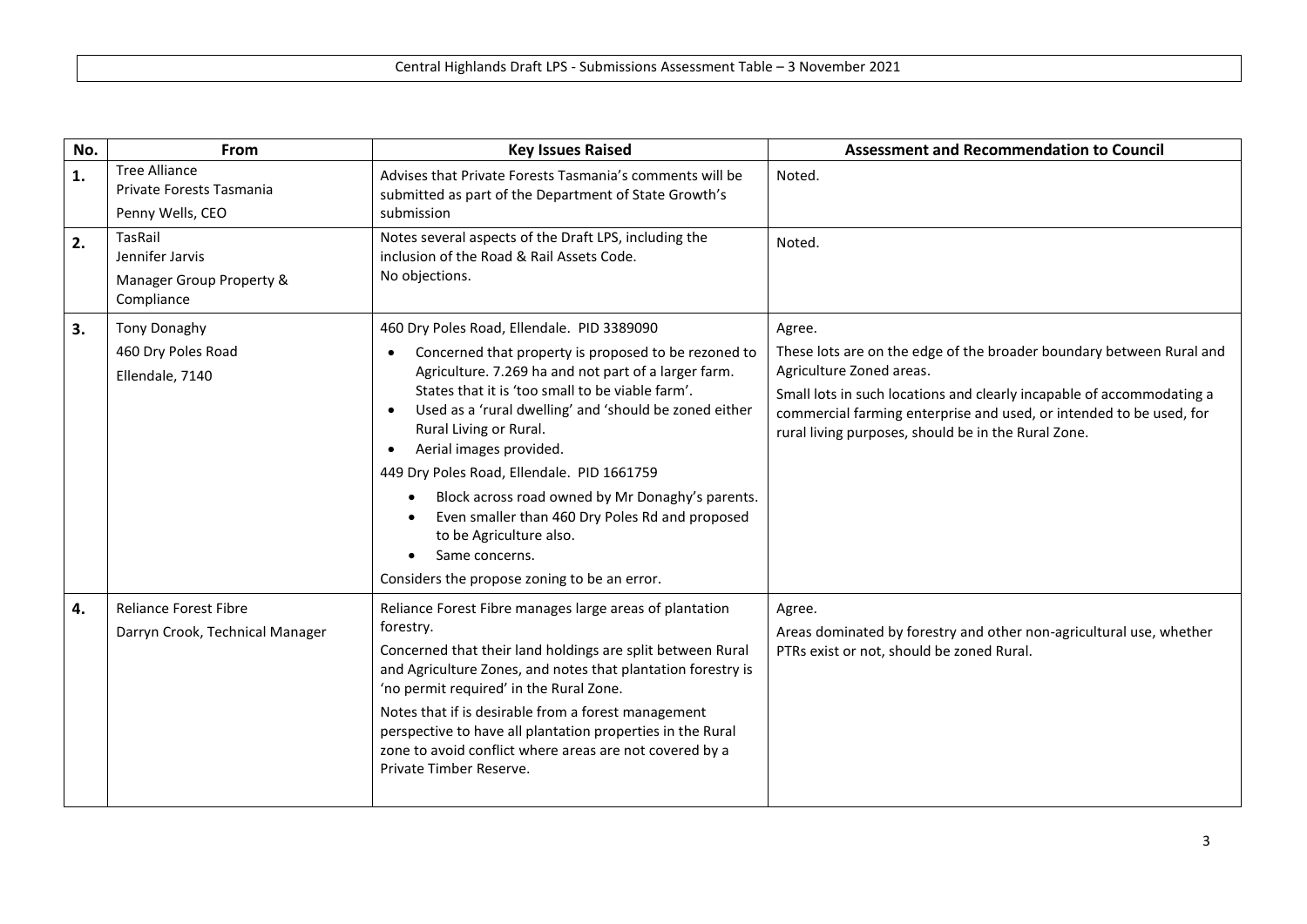| No. | <b>From</b>                                                                                                                                                                              | <b>Key Issues Raised</b>                                                                                                                                                                                                                                                                                                                                                                       | <b>Assessment and Recommendation to Council</b>                                                                                                                                                                                                                                                                                                                                                                                                                                                                                                                                                                                                                                                                                                                                                                                                                                            |
|-----|------------------------------------------------------------------------------------------------------------------------------------------------------------------------------------------|------------------------------------------------------------------------------------------------------------------------------------------------------------------------------------------------------------------------------------------------------------------------------------------------------------------------------------------------------------------------------------------------|--------------------------------------------------------------------------------------------------------------------------------------------------------------------------------------------------------------------------------------------------------------------------------------------------------------------------------------------------------------------------------------------------------------------------------------------------------------------------------------------------------------------------------------------------------------------------------------------------------------------------------------------------------------------------------------------------------------------------------------------------------------------------------------------------------------------------------------------------------------------------------------------|
| 5.  | Stuart & Karen Philp<br>Owners of Lot 1 Lyell Highway, Bronte Park, PID 3054354,<br>CT 241850/1<br>124.9 ha property, 116.1 ha of which is covered by a<br><b>Conservation Covenant.</b> | Agree.<br>Council's policy on this issue is that all covenanted land would be<br>proposed to be zoned Rural in the Draft LPS, and that Council would<br>consider alternate zoning if the owners submitted a request to change.                                                                                                                                                                 |                                                                                                                                                                                                                                                                                                                                                                                                                                                                                                                                                                                                                                                                                                                                                                                                                                                                                            |
|     |                                                                                                                                                                                          | Proposed to be zoned Rural.<br>Requests that it be zoned Landscape Conservation Zone.<br>Note that this property is also part of the Conservation<br>Landholders of Tasmania (CLT) submission.                                                                                                                                                                                                 | This policy was adopted in light of the fact that Council was anecdotally<br>aware that many landowners specifically do not what their land<br>rezoned as a consequence of entering into such a covenant, whilst<br>others do.<br>If rezoning was an automatic consequence of entering into a<br>conservation covenant, many such covenants would not have been<br>created, leading to reduced environmental outcomes generally.                                                                                                                                                                                                                                                                                                                                                                                                                                                           |
| 6.  | <b>Conservation Landholders Tasmania</b><br>John Thompson obo the Board of<br>Trustees, CLT Trust.                                                                                       | Conservation Landholders Tasmania (CLT) describes<br>themselves as 'an educational trust'.<br>CLT has identified 13 Conservation Covenant areas in<br>Central Highlands that it believes should be zoned<br>Landscape Conservation Zone, instead of the proposed<br>Rural Zone in the Draft LPS, 'subject to landowner<br>agreement'.<br>These are listed in table provided in the submission. | It appears that CLT have contacted the owners of the Conservation<br>Covenant areas and requested them to consider supporting the idea<br>that the zoning of the land be changed from Rural to Landscape<br>Conservation Zone.<br>Seven of the landowners have separately made submissions making this<br>request. These are submissions No. 5, 8, 14, 15, 19, 25 and 33. All<br>except No. 8 requested that the entirety of their titles change to<br>Landscape Conservation with No.8 requesting that just the covenanted<br>area change.<br>As detailed above in relation to submission No. 5, Council has indicated<br>it would be receptive to changing the zone of covenanted areas if<br>requested by the landowners. Therefore, it is recommended that this<br>submission by CLT be supported insofar as the proposed zoning changes<br>are supported by the landowners concerned. |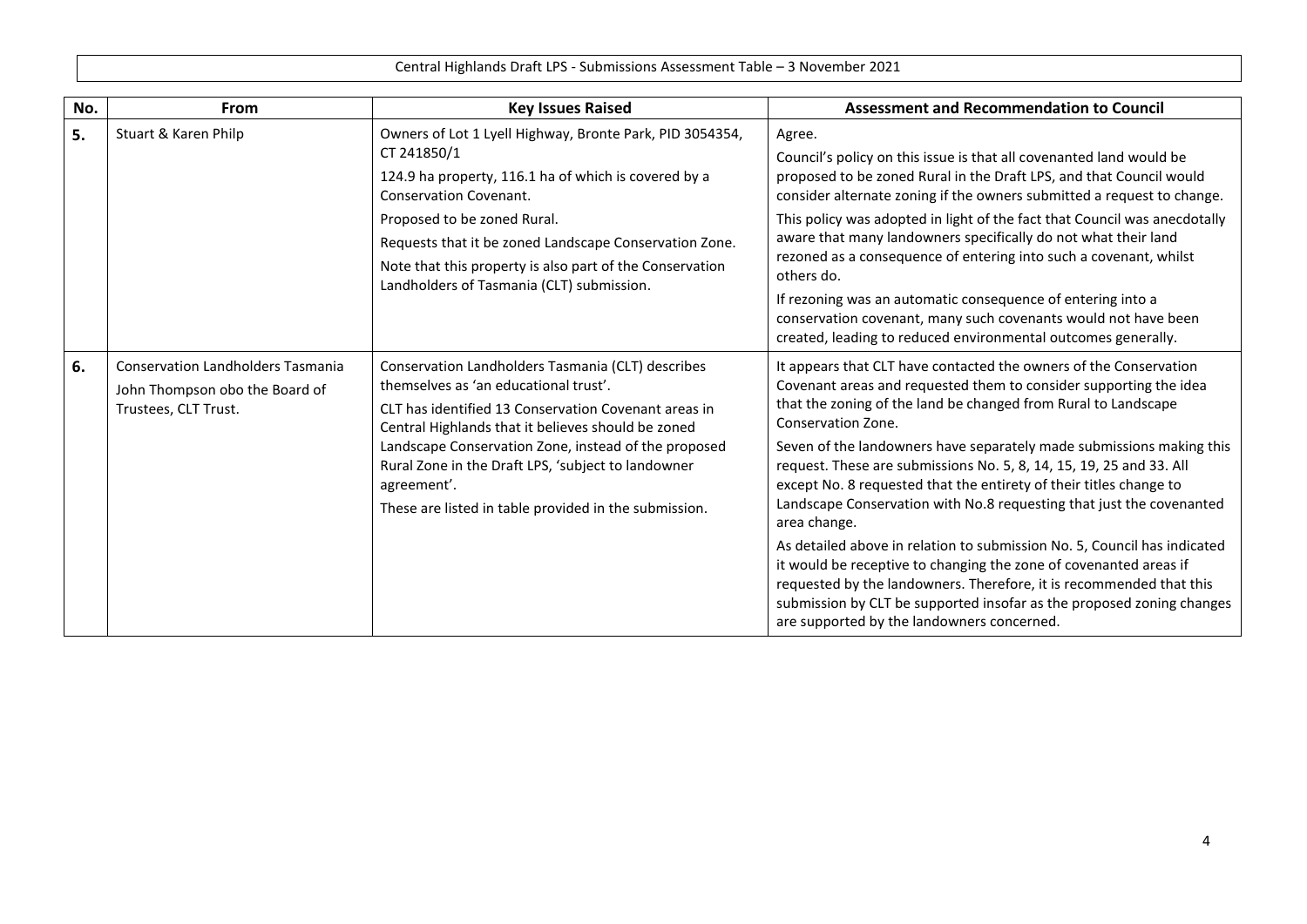| No. | <b>From</b>                                                | <b>Key Issues Raised</b>                                                                                                                                                                                                                                                                                                                                                                                                         | <b>Assessment and Recommendation to Council</b>                                                                                                                                                                                                                                                                                                                                                                                                                                                                                                                                                                                                                                                                                                                                                                                                    |
|-----|------------------------------------------------------------|----------------------------------------------------------------------------------------------------------------------------------------------------------------------------------------------------------------------------------------------------------------------------------------------------------------------------------------------------------------------------------------------------------------------------------|----------------------------------------------------------------------------------------------------------------------------------------------------------------------------------------------------------------------------------------------------------------------------------------------------------------------------------------------------------------------------------------------------------------------------------------------------------------------------------------------------------------------------------------------------------------------------------------------------------------------------------------------------------------------------------------------------------------------------------------------------------------------------------------------------------------------------------------------------|
| 7.  | TasWater<br>Jason Taylor<br>Development Assessment Manager | A. Requests that several water reservoir tank facilities be<br>zoned Utilities. These are:<br><b>Ouse Reservoir Tank</b><br>Bronte Park (Various Tanks).                                                                                                                                                                                                                                                                         | A. Agree.<br>Key infrastructure such as township water reservoir tanks should be<br>zoned Utilities.<br><b>B.</b> Disagree.                                                                                                                                                                                                                                                                                                                                                                                                                                                                                                                                                                                                                                                                                                                        |
|     |                                                            | B. Requests that Attenuation Area buffers around Sewerage<br>Treatment Plants not be mapped and that the system rely<br>on the distances specified in the code. In support of this,<br>the submission noted that several mapped Attenuation<br>Areas do not match that specified in the code, and that<br>TasWater is planning upgrade works on various facilities<br>which would alter other appropriate attenuation distances. | The policy for the depiction of Attenuation Areas on the LPS overlay<br>maps is determined by the State Government.<br>The downside of relying on the written description for buffer areas is<br>that they can be missed - by members of the public, Council planners,<br>consultant planners, people involved in conveyancing, etc. If they are<br>mapping into an overlay, such mistakes are much less likely.<br>The overarching policy embedded within the state planning system is<br>that codes should be applied by mapped overlay wherever possible. The<br>depiction of bushfire prone areas is one notable example of this that<br>Councillors will be familiar with.<br>This is a matter for statewide consistency, and not for individual<br>councils to determine, and it is recommended that Council not support<br>this suggestion. |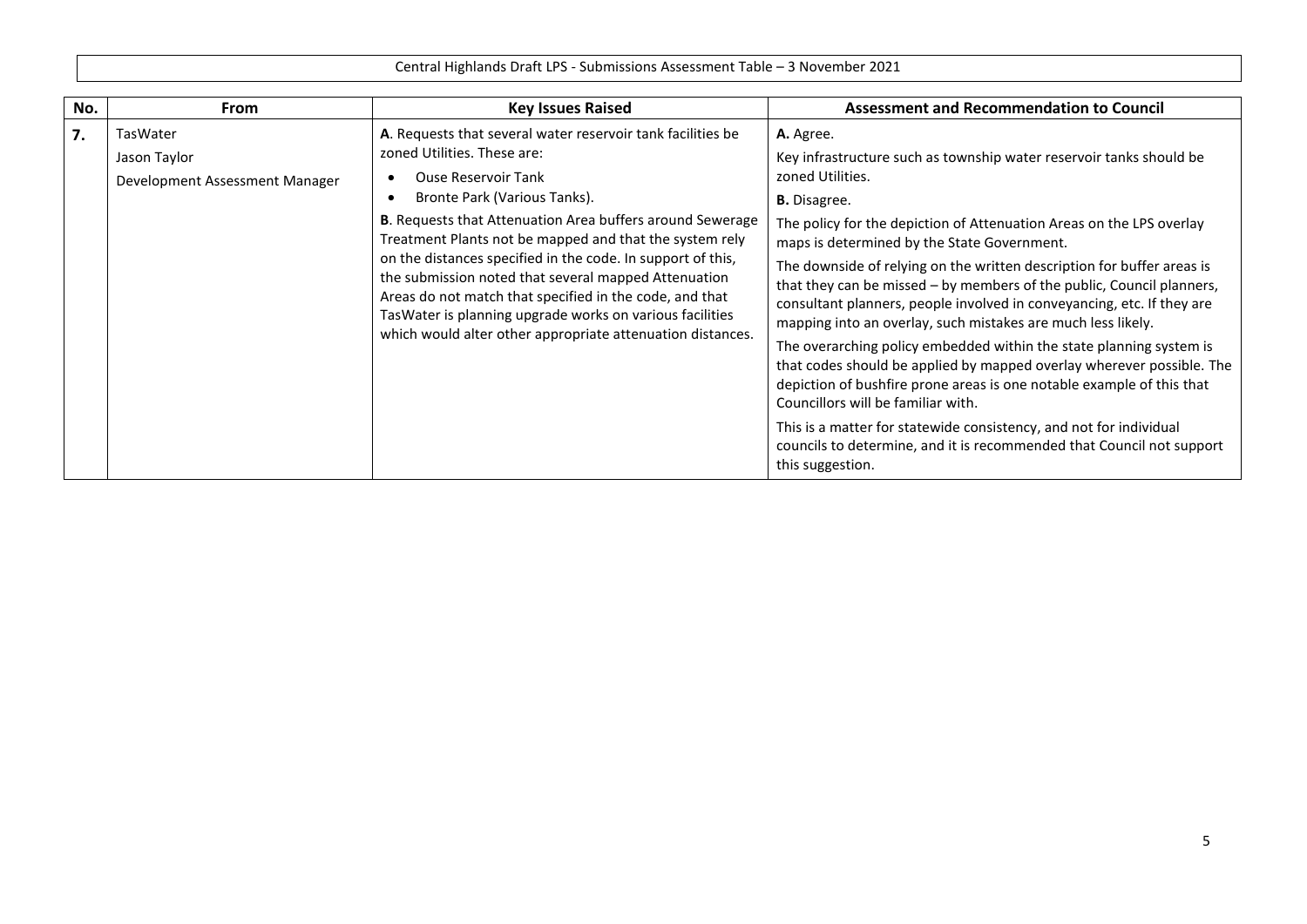| No. | From                                                                                                       | <b>Key Issues Raised</b>                                                                                                                                                                                                                                                                                                                                                                                                                                                                                                                                                | <b>Assessment and Recommendation to Council</b>                                                                                                                                                                                                                                                                                                                                                                                                                                                                                                                                                                                                                                                                                          |
|-----|------------------------------------------------------------------------------------------------------------|-------------------------------------------------------------------------------------------------------------------------------------------------------------------------------------------------------------------------------------------------------------------------------------------------------------------------------------------------------------------------------------------------------------------------------------------------------------------------------------------------------------------------------------------------------------------------|------------------------------------------------------------------------------------------------------------------------------------------------------------------------------------------------------------------------------------------------------------------------------------------------------------------------------------------------------------------------------------------------------------------------------------------------------------------------------------------------------------------------------------------------------------------------------------------------------------------------------------------------------------------------------------------------------------------------------------------|
| 8.  | Daniel Lee                                                                                                 | A. Owner of Lot 1 Marked Tree Road, Hamilton, PID<br>3264618, CT 166564/1<br>41.9 ha property, 39.3 ha of which is covered by a<br>Conservation Covenant.<br>Proposed to be zoned Rural.<br>Requests that the covenanted area be zoned Landscape<br>Conservation Zone, but that the 2.5 ha portion of non-<br>covenanted land be retained as Rural Zone.<br>If split zoning is not possible, then the preference is to<br>retain the Rural Zone for the entire property.<br>This property is also part of the Conservation Landholders<br>of Tasmania (CLT) submission. | A. Agree.<br>Council's policy on this issue is that all covenanted land would be<br>proposed to be zoned Rural in the Draft LPS, and that Council would<br>consider alternate zoning if the owners submitted a request to change.<br>This policy was adopted in light of the fact that Council was anecdotally<br>aware that many landowners specifically do not what their land<br>rezoned as a consequence of entering into such a covenant, whilst<br>others do.<br>If rezoning was an automatic consequence of entering into a<br>conservation covenant, many such covenants would not have been<br>created, leading to reduced environmental outcomes generally.<br>Agree to the covenanted portion only being changed to Landscape |
|     |                                                                                                            | <b>B.</b> The submitter also notes that two adjoining forested<br>properties are proposed to be zoned Agriculture, yet they<br>contain substantial areas of significant environmental<br>values - the same values that led the government agreeing<br>to the conservation covenant on Lot 1 Marked Tree Road.<br>The submitter requests that this neighbouring land be<br>zoned Rural so that the Priority Vegetation Overlay of the<br>Natural Values Code can apply to provide a level of<br>protection.<br>Aerial mapping provided.                                  | Conservation and the remainder being Rural Zone.<br><b>B.</b> Agree.<br>This accords with Council's view that the Agriculture Zone has been<br>applied far too widely within Central Highlands, covering land that is<br>clearly not agricultural land of any significance. Significant areas of land<br>that are dominated by rural lifestyle blocks, forestry and/or nature<br>conservation have been inappropriately mapped as 'land potentially<br>suitable for the Agriculture Zone'. The titles identified in the submission<br>are a case in point.<br>Agree that the two neighbouring titles (RF 171934/1 and FR 108593/1)<br>be zoned Rural.                                                                                    |
| 9.  | Department of Justice<br>Consumer, Building & Occupational<br>Services<br>Peter Graham, Executive Director | Notes that the Bushfire Prone Areas mapping will be<br>introduced into the Central Highlands via the Tasmanian<br>Planning Scheme, (once the Local Provisions Schedule is<br>finalised by the TPC).<br>Requests that Council consider introducing it into the<br>current scheme, the Central Highlands Interim Planning<br>Scheme 2015.                                                                                                                                                                                                                                 | Disagree.<br>The Bushfire Prone Areas mapping could only be introduced into the<br>current planning scheme via a planning scheme amendment process.<br>This would take months - possible as long, or longer, than to complete<br>the Local Provisions Schedule process.                                                                                                                                                                                                                                                                                                                                                                                                                                                                  |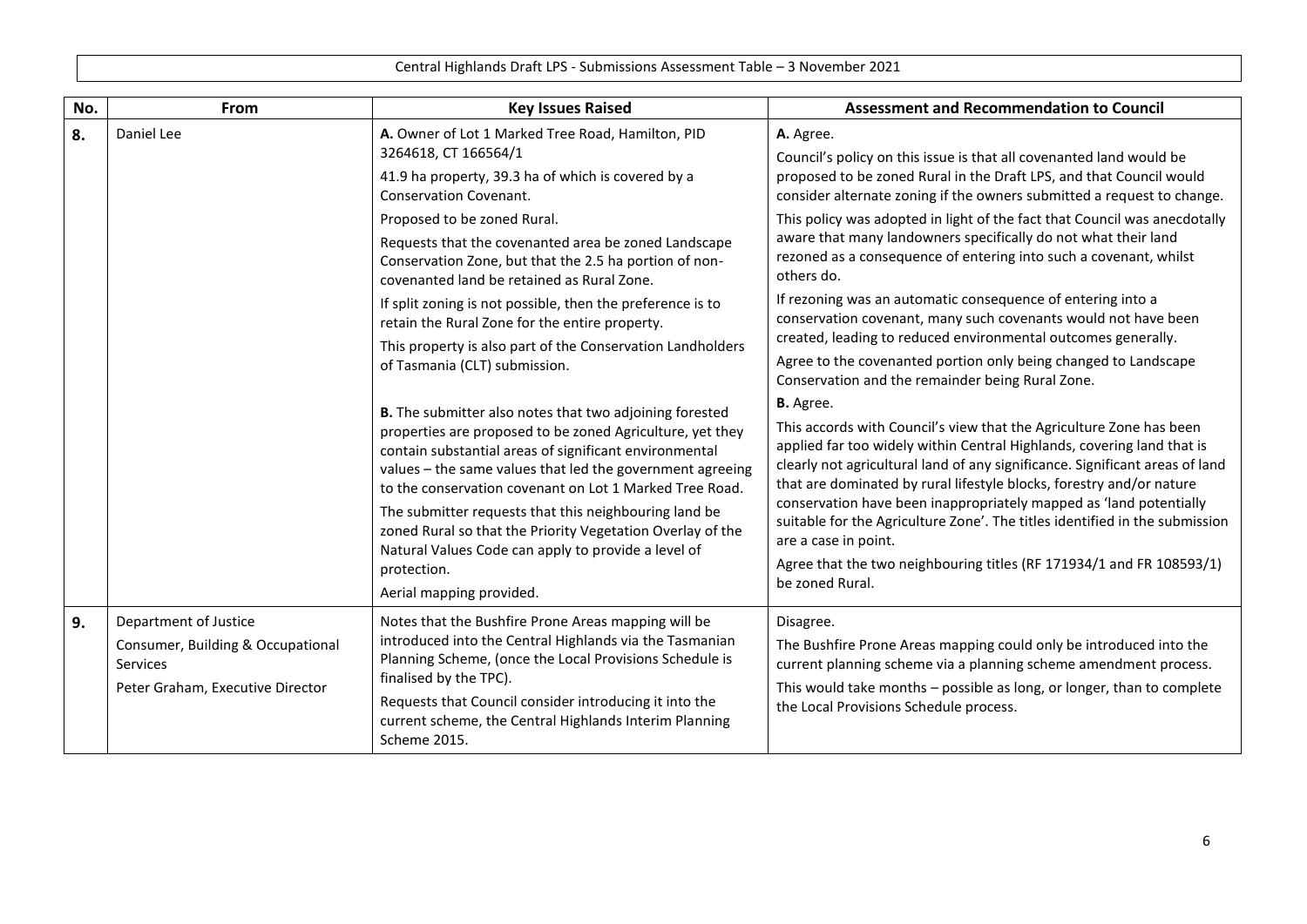| No. | From                                                                                                                    | <b>Key Issues Raised</b>                                                                                                                                                                                                                                                                                                                                                                                                                                                                                                                                                                                                                                                                                                                                                                                                                                                                                                                                        | <b>Assessment and Recommendation to Council</b>                                                                                                                                                                                                                                                                                                                                                                                                                                                                                                                                                                                                                                  |
|-----|-------------------------------------------------------------------------------------------------------------------------|-----------------------------------------------------------------------------------------------------------------------------------------------------------------------------------------------------------------------------------------------------------------------------------------------------------------------------------------------------------------------------------------------------------------------------------------------------------------------------------------------------------------------------------------------------------------------------------------------------------------------------------------------------------------------------------------------------------------------------------------------------------------------------------------------------------------------------------------------------------------------------------------------------------------------------------------------------------------|----------------------------------------------------------------------------------------------------------------------------------------------------------------------------------------------------------------------------------------------------------------------------------------------------------------------------------------------------------------------------------------------------------------------------------------------------------------------------------------------------------------------------------------------------------------------------------------------------------------------------------------------------------------------------------|
| 10. | Department of Police, Fire &<br><b>Emergency Management</b><br><b>State Emergency Services</b><br>Andrew Lea, Director. | Notes that there is no Flood Prone Areas overlay in the<br>Draft LPS, and further notes that Council advised that this is<br>because there is no reliable spatial data.<br>A. Advises that a state-wide project is underway to produce<br>flood prone area mapping for areas that do not yet have it<br>and asks Council to consider incorporating the mapping into<br>the appropriate overlay in the planning scheme in the<br>future.<br>B. Notes that, despite there being no overlay in the LPS, the<br>Flood Prone Areas code applies anyway, via the ordinance.<br>The submission advises that the Department of Justice /<br>State Emergency Service is working on a guidance<br>document for Councils to help them determine when a<br>development application should trigger consideration<br>under the Flood Prone Areas code.<br>The submission further notes a range of information that<br>Council officers can utilise whilst awaiting the above. | A. Agree in principle, noting that this is not a matter for Council to<br>determine as part of the current Draft LPS process. Flood prone areas<br>mapping, if available, should be incorporated into the appropriate<br>overlay in the planning scheme.<br>B. Noted, and welcomed. Under C12.2.3 of the State Planning<br>Provisions, planning authorities may ask for a flood hazard report. In the<br>absence of a mapped overlay of flood prone areas, there is no specific<br>trigger for Council to ask for such a report. A guidance document would<br>be of great assistance to Council planning officers whilst awaiting the<br>introduction of a mapped overlay.       |
| 11. | Michael Stevens & Fiona McOwan<br>370 Strickland Rd<br>Strickland<br>7140                                               | Owners of property at 370 Strickland Rd, Strickland.<br>PID 7710494, CT 160316/1.<br>70 acres.<br>Rural lifestyle block with hobby-farm level agriculture. No<br>intention to use for commercial agriculture.<br>Concerned about the restrictions on use of proposed<br>Agriculture Zone and has requested the Rural Zone apply.                                                                                                                                                                                                                                                                                                                                                                                                                                                                                                                                                                                                                                | Agree.<br>Whilst this patch is cleared, the property is part of a broader landscape<br>dominated by forest.<br>It is a relatively small lot close to the edge of the broader boundary<br>between Rural Zone and Agriculture Zone.<br>This accords with Council's view that the Agriculture Zone has been<br>applied far too widely within Central Highlands, covering land that is<br>clearly not agricultural land of any significance. Significant areas of land<br>that are dominated by rural lifestyle blocks, forestry and/or nature<br>conservation have been inappropriately mapped as 'land potentially<br>suitable for the Agriculture Zone'. This is a case in point. |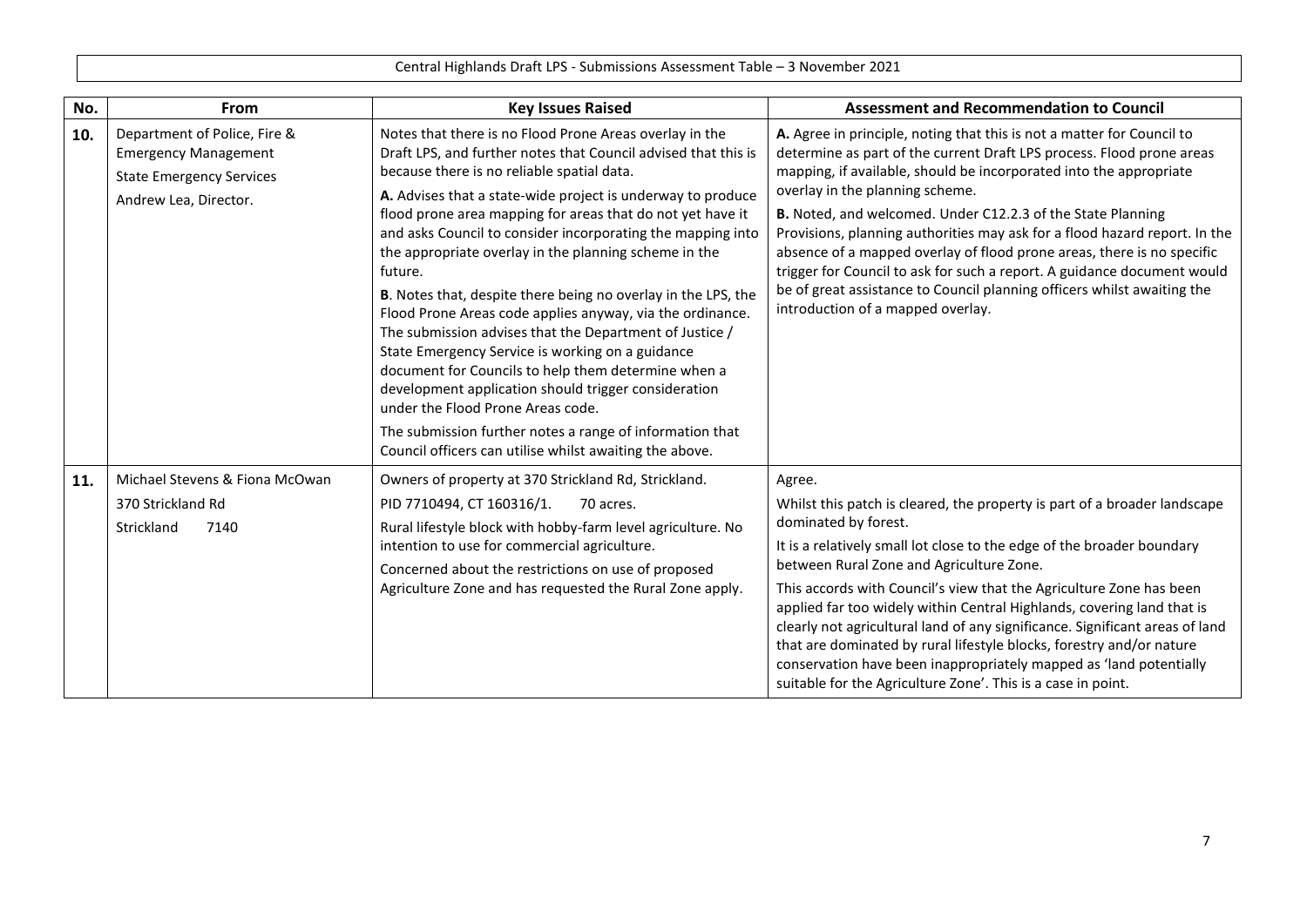| No. | <b>From</b>               | <b>Key Issues Raised</b>                                                                                         | <b>Assessment and Recommendation to Council</b>                                                                                                    |
|-----|---------------------------|------------------------------------------------------------------------------------------------------------------|----------------------------------------------------------------------------------------------------------------------------------------------------|
| 12. | Humbie Pastoral           | Owners of St Patricks Plains, PID 5000165.                                                                       | Agree.                                                                                                                                             |
|     | Paul Ellis & Shauna Ellis | 2,143 ha property. Class 6 agricultural land. 900m above                                                         | High altitude central plateau land such as this is clearly some of the                                                                             |
|     | St Patricks Plains        | sea level. Fit for dry sheep grazing only. Runs 1 sheep to 3                                                     | poorest and most marginal land in Tasmania. It is several orders of                                                                                |
|     | 6011 Highland Lakes Rd    | to 5 acres. Severe winters (average maximum temperatures<br>do not exceed 10 degrees C. Widespread inundation in | magnitude poorer than some of the hinterland on the northwest coast<br>that has been allocated the Rural Zone. A core outcome of the entire        |
|     | 7030<br>Steppes           | winter, with rocky land elsewhere. 434 ha of FCF<br>covenanted land.                                             | state-wide single planning scheme project is consistency. In the interest<br>of this alone, this land should be Rural Zone.                        |
|     |                           | Maps and BOM data provided.                                                                                      | Recommend that this land, and the other areas of proposed Agricultural                                                                             |
|     |                           | The submitters strongly question the application of the                                                          | Zone in this landscape, be changed to Rural.                                                                                                       |
|     |                           | Agriculture Zone to this area, as it is poor farmland. The                                                       | In regard to the proposed windfarm, alluded to in the submission, it is                                                                            |
|     |                           | future, they say, is in tourism, recreation and, potentially,<br>renewable energy. Not farming.                  | noted that as the Local Planning Authority, Council must not pre-judge a<br>possible development application upon which it may need to statutorily |
|     |                           | The Rural Zone is much more suitable to this land.                                                               | sit in judgment.                                                                                                                                   |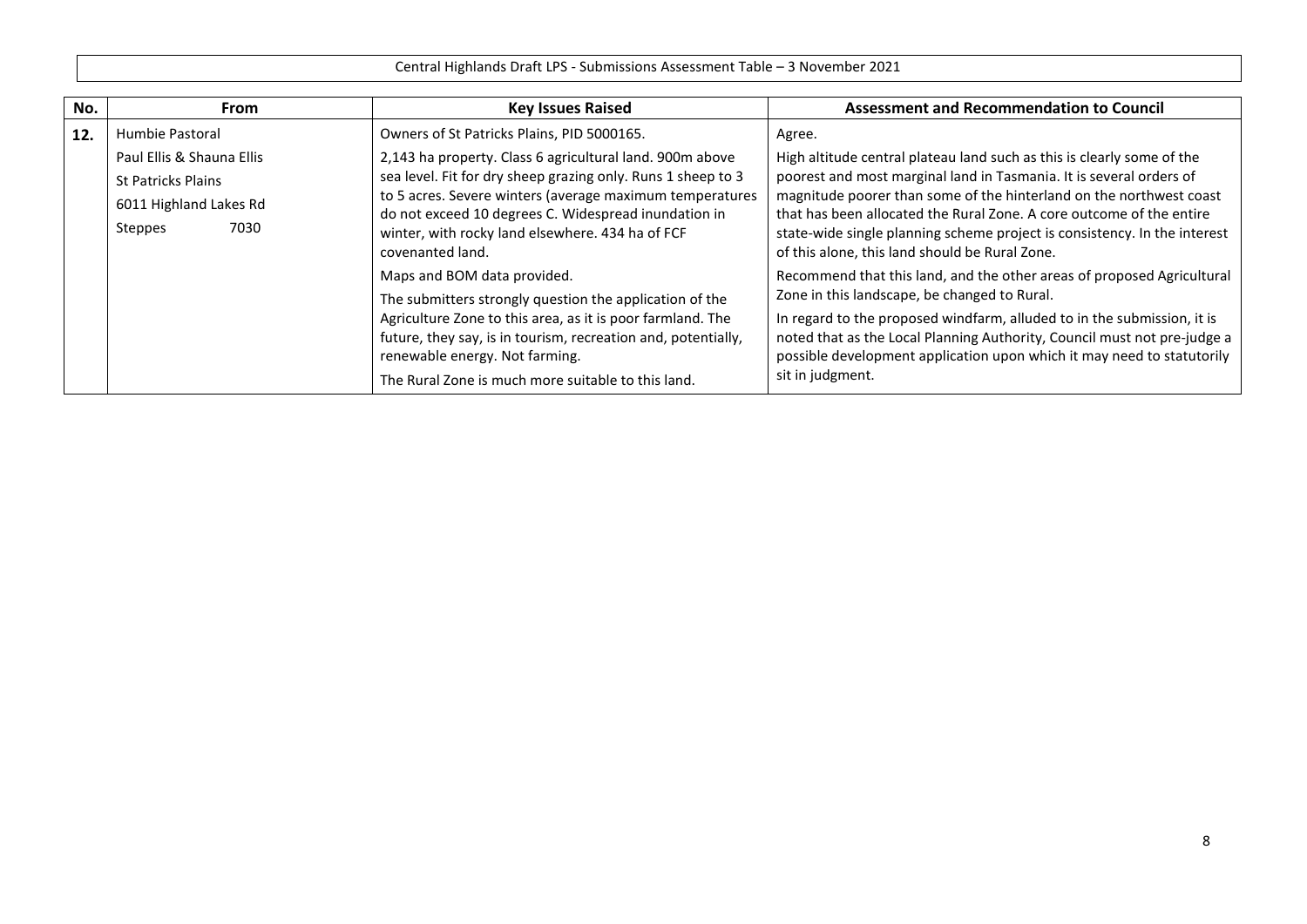| No. | <b>From</b>                             | <b>Key Issues Raised</b>                                                                                                                                                                                                                                                                                                                                                                                                                                                                                                                                                                                                                                                                                                                                                                                         | <b>Assessment and Recommendation to Council</b>                                                                                                                                                                                                                                                                                                                                                                                                                                                                                                                                                                                                                                                                                                                                                                                                                                                                                                                                                                                                                                                                                                                                                                                                                                                                                                                                                                                                                                                                                             |
|-----|-----------------------------------------|------------------------------------------------------------------------------------------------------------------------------------------------------------------------------------------------------------------------------------------------------------------------------------------------------------------------------------------------------------------------------------------------------------------------------------------------------------------------------------------------------------------------------------------------------------------------------------------------------------------------------------------------------------------------------------------------------------------------------------------------------------------------------------------------------------------|---------------------------------------------------------------------------------------------------------------------------------------------------------------------------------------------------------------------------------------------------------------------------------------------------------------------------------------------------------------------------------------------------------------------------------------------------------------------------------------------------------------------------------------------------------------------------------------------------------------------------------------------------------------------------------------------------------------------------------------------------------------------------------------------------------------------------------------------------------------------------------------------------------------------------------------------------------------------------------------------------------------------------------------------------------------------------------------------------------------------------------------------------------------------------------------------------------------------------------------------------------------------------------------------------------------------------------------------------------------------------------------------------------------------------------------------------------------------------------------------------------------------------------------------|
| 13. | Greg Pullen                             | Resident of the Central Highlands.                                                                                                                                                                                                                                                                                                                                                                                                                                                                                                                                                                                                                                                                                                                                                                               | Agree.                                                                                                                                                                                                                                                                                                                                                                                                                                                                                                                                                                                                                                                                                                                                                                                                                                                                                                                                                                                                                                                                                                                                                                                                                                                                                                                                                                                                                                                                                                                                      |
|     | 365 Barren Plains Road<br>7030<br>Miena | Concerned that too much land is proposed to be zoned<br>Agriculture instead of Rural.<br>Agriculture Zone up the boundaries of settlements will<br>make future expansion all but impossible.<br>The Agriculture Zone also removes consideration of natural<br>values, as the Priority Vegetation overlay cannot apply in<br>this zone. This will lead to ill-considered developments.<br>Cites the proposed wind farm at St Patricks Plains as an<br>example - on land proposed to be Agriculture Zone yet<br>contains many significant natural values.<br>Concerned the inability of councils to 'tidy up  historical<br>anomalies' in the planning scheme through this process will<br>be at a substantial cost to ratepayers through the need for<br>multiple minor planning scheme amendments in the future. | This accords with Council's view that the Agriculture Zone has been<br>applied far too widely within Central Highlands, covering land that is<br>clearly not agricultural land of any significance. Significant areas of land<br>that are dominated by rural lifestyle blocks, forestry and/or nature<br>conservation have been inappropriately mapped as 'land potentially<br>suitable for the Agriculture Zone'<br>The submission is correct in that the Priority Vegetation overlay cannot<br>apply in the Agriculture Zone. This is reasonable in the case of genuine<br>productive agricultural land, as such land was invariably cleared and<br>farmed many years ago and therefore contains little or no natural<br>values.<br>Many large areas of proposed Agricultural Zone in the Central<br>Highlands, conversely, are inherently poor from an agricultural<br>perspective and there have not been subject to wholesale clearance<br>over the course of the last 200 years and retain very substantial levels<br>of significant natural values. This is indicative of the poor 'fit' of the<br>Agriculture Zone to such land.<br>Recommend that the extent of the proposed Agriculture Zone be<br>substantially reviewed using the 'decision tree' document that the<br>Southern councils jointly developed.<br>In regard to the proposed windfarm, it is noted that as the Local<br>Planning Authority, Council must not pre-judge a possible development<br>application upon which it may need to statutorily sit in judgment. |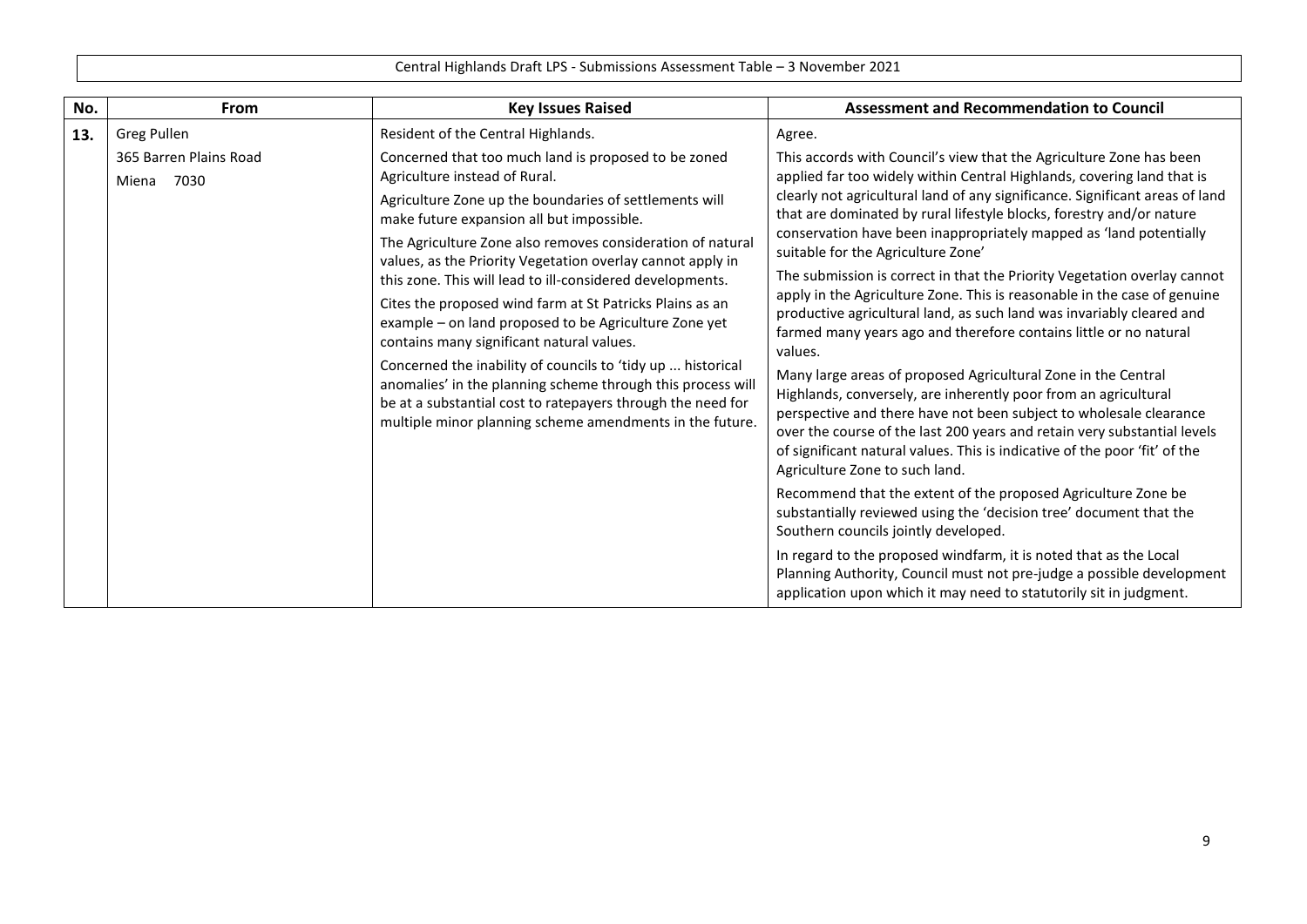| No. | From                                                                                             | <b>Key Issues Raised</b>                                                                                                                                                                                                                                                                                                       | <b>Assessment and Recommendation to Council</b>                                                                                                                                                                                                                                                                                                                                                                                                                                                                                                                                                                                                                    |
|-----|--------------------------------------------------------------------------------------------------|--------------------------------------------------------------------------------------------------------------------------------------------------------------------------------------------------------------------------------------------------------------------------------------------------------------------------------|--------------------------------------------------------------------------------------------------------------------------------------------------------------------------------------------------------------------------------------------------------------------------------------------------------------------------------------------------------------------------------------------------------------------------------------------------------------------------------------------------------------------------------------------------------------------------------------------------------------------------------------------------------------------|
| 14. | ECO-NOMY P/L<br>Dean Brampton, Director.<br>32 Bronte Estate Road,<br>7140<br><b>Bronte Park</b> | Owner of 'Bronte Park 2', Lyell Highway, Bronte Park, PID<br>2304227, CT 243948/1<br>15.09 ha property, 14.08 ha of which is covered by a<br>Conservation Covenant.<br>Proposed to be zoned Rural.<br>Requests that it be zoned Landscape Conservation Zone.                                                                   | Agree.<br>Council's policy on this issue is that all covenanted land would be<br>proposed to be zoned Rural in the Draft LPS, and that Council would<br>consider alternate zoning if the owners submitted a request to change.<br>This policy was adopted in light of the fact that Council was anecdotally<br>aware that many landowners specifically do not what their land                                                                                                                                                                                                                                                                                      |
|     |                                                                                                  | Note that this property is also part of the Conservation<br>Landholders of Tasmania (CLT) submission.                                                                                                                                                                                                                          | rezoned as a consequence of entering into such a covenant, whilst<br>others do.<br>If rezoning was an automatic consequence of entering into a<br>conservation covenant, many such covenants would not have been<br>created, leading to reduced environmental outcomes generally.                                                                                                                                                                                                                                                                                                                                                                                  |
| 15. | PC Jacques & MJ Jacques                                                                          | Owner of property off Dennistoun Road, Bothwell, PID<br>1843865, CT 126437/1<br>Property containing a Conservation Covenant.<br>Proposed to be zoned Rural.<br>Requests that it be zoned Landscape Conservation Zone.<br>Note that this property is also part of the Conservation<br>Landholders of Tasmania (CLT) submission. | Agree.<br>Council's policy on this issue is that all covenanted land would be<br>proposed to be zoned Rural in the Draft LPS, and that Council would<br>consider alternate zoning if the owners submitted a request to change.<br>This policy was adopted in light of the fact that Council was anecdotally<br>aware that many landowners specifically do not what their land<br>rezoned as a consequence of entering into such a covenant, whilst<br>others do.<br>If rezoning was an automatic consequence of entering into a<br>conservation covenant, many such covenants would not have been<br>created, leading to reduced environmental outcomes generally. |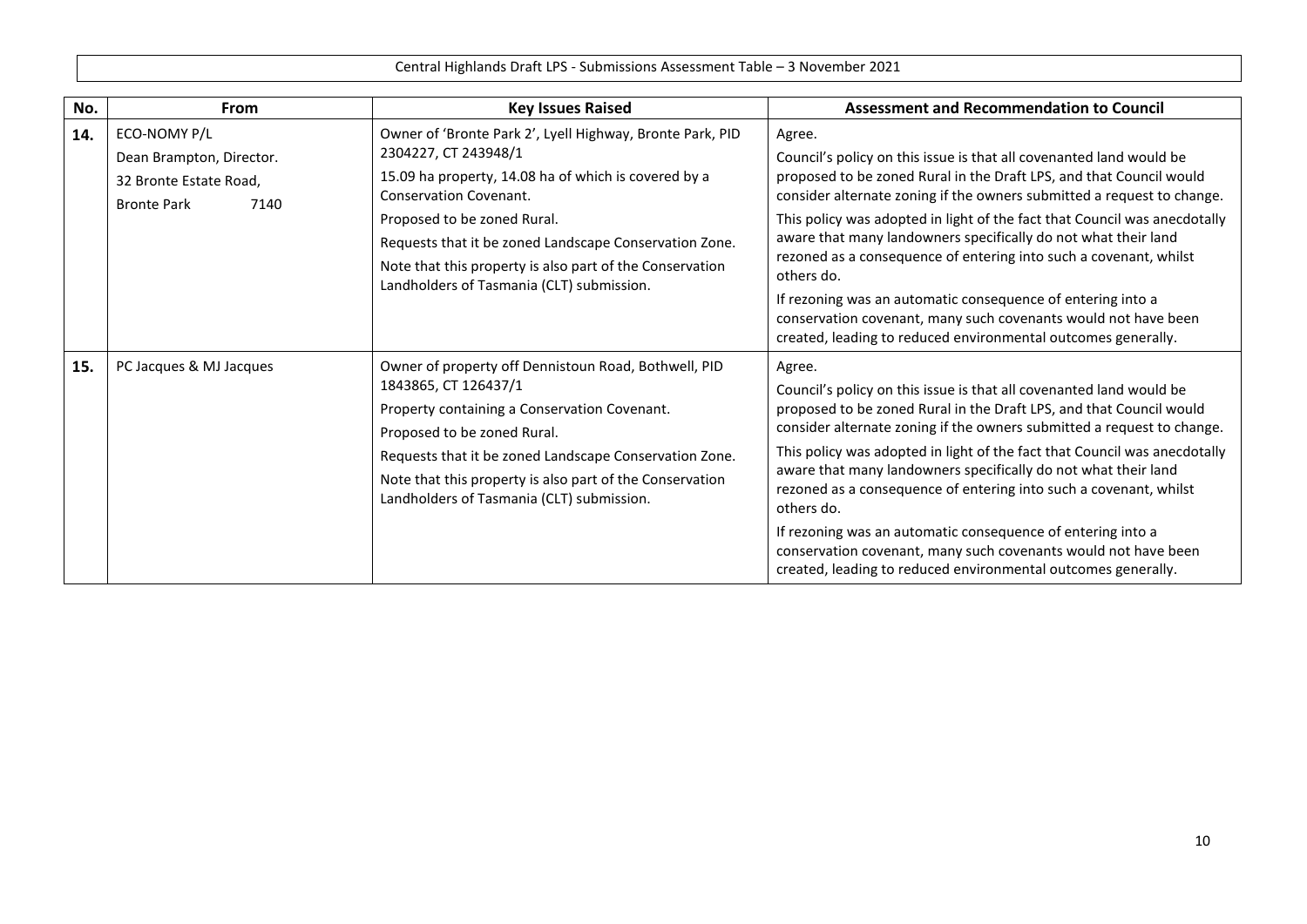| No. | <b>From</b>                                          | <b>Key Issues Raised</b>                                                                                                                                                                                                                                                                                                                                                                                                                                                                                                                                           | <b>Assessment and Recommendation to Council</b>                                                                                                                                                                                                                                                                                                                                                                                                                                                                                                                                                                                                                                                                                                                                                                                                 |
|-----|------------------------------------------------------|--------------------------------------------------------------------------------------------------------------------------------------------------------------------------------------------------------------------------------------------------------------------------------------------------------------------------------------------------------------------------------------------------------------------------------------------------------------------------------------------------------------------------------------------------------------------|-------------------------------------------------------------------------------------------------------------------------------------------------------------------------------------------------------------------------------------------------------------------------------------------------------------------------------------------------------------------------------------------------------------------------------------------------------------------------------------------------------------------------------------------------------------------------------------------------------------------------------------------------------------------------------------------------------------------------------------------------------------------------------------------------------------------------------------------------|
| 16. | <b>Tas Fire Service</b>                              | TFS is broadly supportive of the Draft LPS.                                                                                                                                                                                                                                                                                                                                                                                                                                                                                                                        | Agree.                                                                                                                                                                                                                                                                                                                                                                                                                                                                                                                                                                                                                                                                                                                                                                                                                                          |
|     | Tom O'Connor<br>Senior Planning & Assessment Officer | The TFS points out that, since the Bushfire Prone Areas<br>Code was reviewed in 2017, it no longer applies to Visitor<br>Accommodation use. It is therefore suggested that clause<br>P1.2(b) in the proposed Lake Meadowbank Specific Area<br>Plan be amended to remove specific reference to the Code<br>and simply refer to 'bushfire protection':<br>(b) the extent of clearing is the minimum necessary to<br>meet the requirements of the Bushfire Prone Areas<br>Gode for bushfire protection.<br>TFS consider that this change will enable proposed Visitor | Whilst this change seems counter-intuitive, the recommendation is<br>based on the practical experience of TFS working with the Code.<br>It is somewhat inexplicable that the 2017 revision of the Code removed<br>Visitor Accommodation from its operation, as fire emergencies are even<br>more threatening to people unfamiliar with an area.<br>The proposed change is supported.                                                                                                                                                                                                                                                                                                                                                                                                                                                            |
|     |                                                      | Accommodation Use to be subject to bushfire risk<br>mitigation considerations.                                                                                                                                                                                                                                                                                                                                                                                                                                                                                     |                                                                                                                                                                                                                                                                                                                                                                                                                                                                                                                                                                                                                                                                                                                                                                                                                                                 |
| 17. | <b>Venesser Oakes</b>                                | Owner of 168 Risbys Road, Ellendale. PID 7147419.                                                                                                                                                                                                                                                                                                                                                                                                                                                                                                                  | Agree.                                                                                                                                                                                                                                                                                                                                                                                                                                                                                                                                                                                                                                                                                                                                                                                                                                          |
|     | 168 Risbys Road<br>Ellendale 7140                    | 12.17 ha 'steeply sloped property, with approximately 50%<br>natural bush' and with electrical infrastructure running<br>through it. Too small and steep to be successfully used for<br>anything more than a small-scale hobby farm.<br>Concerned that the land is proposed to be Agriculture Zone.<br>The Rural Zone is more appropriate.<br>Expressed dissatisfaction with the formatting and layout,<br>and general usability of the various documents on display<br>as part of the Draft LPS public exhibition.                                                | This property is approximately 50% cleared and is relatively steep. It is<br>part of a cluster of Rural Zoned similar-sized lots to the north and west,<br>whilst it abuts a much larger Agriculture Zone property to the east.<br>It is a relatively small lot on the edge of the broader boundary between<br>Rural Zone and Agriculture Zone.<br>The submission accords with Council's view that the Agriculture Zone<br>has been applied far too widely within Central Highlands, covering land<br>that is clearly not agricultural land of any significance. Significant areas<br>of land that are dominated by rural lifestyle blocks, forestry and/or<br>nature conservation have been inappropriately mapped as 'land<br>potentially suitable for the Agriculture Zone'. This is a case in point.<br>Recommend change to the Rural Zone. |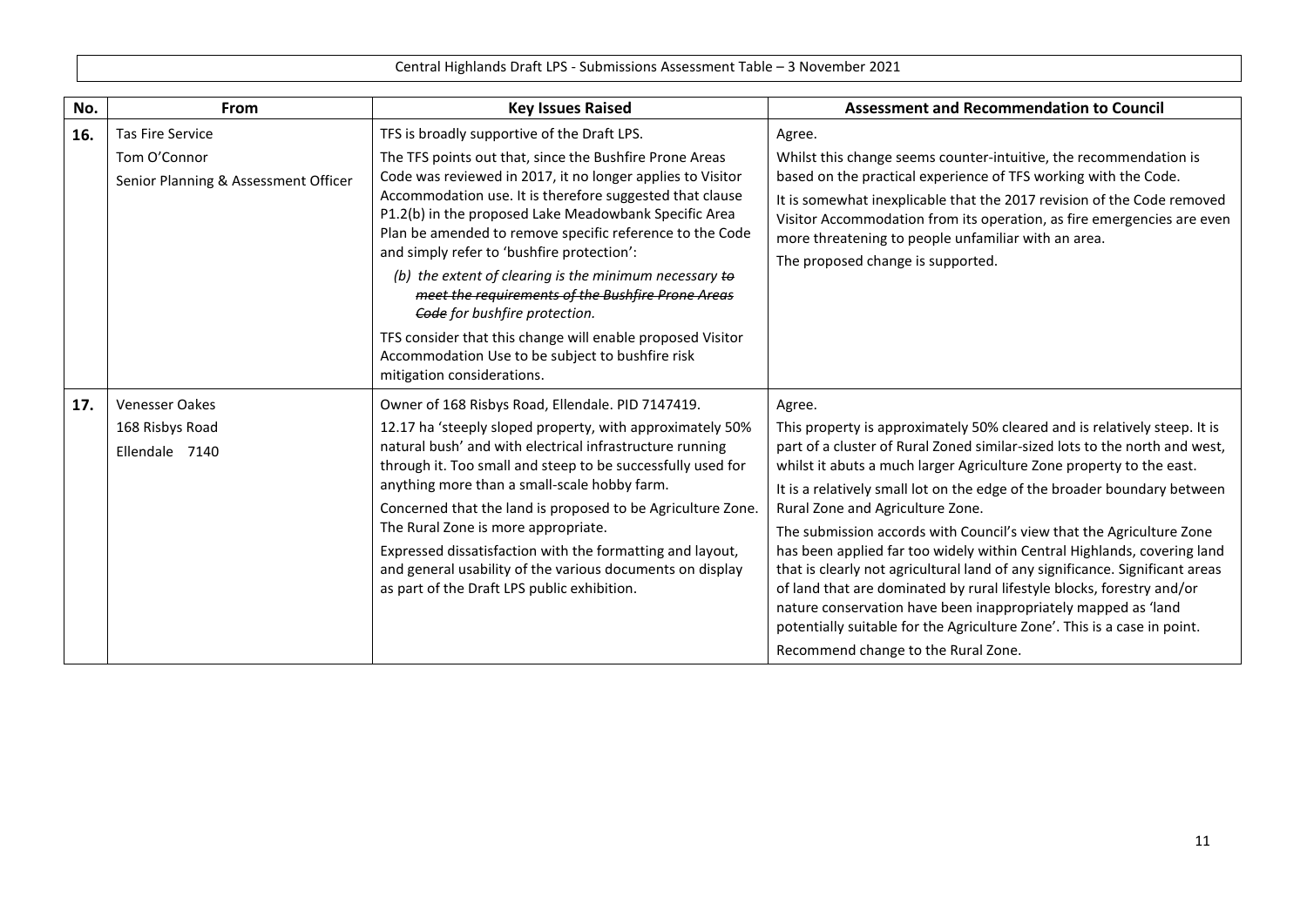| No. | From                                                             | <b>Key Issues Raised</b>                                                                                                                                                                                                                                                                                                                                  | <b>Assessment and Recommendation to Council</b>                                                                                                                                                                                                                                                                                                                                                                                                                                                                                                                                                                                                                    |
|-----|------------------------------------------------------------------|-----------------------------------------------------------------------------------------------------------------------------------------------------------------------------------------------------------------------------------------------------------------------------------------------------------------------------------------------------------|--------------------------------------------------------------------------------------------------------------------------------------------------------------------------------------------------------------------------------------------------------------------------------------------------------------------------------------------------------------------------------------------------------------------------------------------------------------------------------------------------------------------------------------------------------------------------------------------------------------------------------------------------------------------|
| 18. | <b>TasNetworks</b><br>P                                          | A. Requests the Derwent Bridge substation and nine<br>communication sites be zoned Utilities.                                                                                                                                                                                                                                                             | A. Agree.<br>Substantial infrastructure sites such as these should be zoned utilities.                                                                                                                                                                                                                                                                                                                                                                                                                                                                                                                                                                             |
|     |                                                                  | B. Requests that no land with Electricity Transmission<br>Corridors over it be zoned Landscape Conservation.<br>C. Requests Priority Vegetation Overlay be removed from<br>infrastructure 18 sites where the vegetation has already<br>been substantially modified.                                                                                       | <b>B.</b> Agree.<br>The Landscape Conservation Zone is incompatible with Electricity<br>Transmission Corridors. Whilst there is no Landscape Conservation Zone<br>in the draft LPS, this may change with a number of owners of<br>conservation n covenanted land requesting this zoning. The existence of<br>an Electricity Transmission Corridor would need to be checked in these<br>cases.<br>C. Agree.                                                                                                                                                                                                                                                         |
|     |                                                                  | D. Notes several problems with the State Planning<br>Provisions that could cause safety issues - - mainly<br>exemptions. It is suggested that there be exceptions to<br>these exemptions in the Electricity Transmission Corridors<br>overlay - similarly to the exceptions associated with the<br>Local Historic Heritage Code.                          | The Priority Vegetation Overlay on substantially modified infrastructure<br>sites is unnecessary and problematic.<br>D. Noted.<br>As this matter relates to the State Planning Provisions, it is not within<br>Council's current role to form a view on this matter.                                                                                                                                                                                                                                                                                                                                                                                               |
| 19. | <b>Malcolm Grant</b><br>41 MacDonald St<br>Erskineville NSW 2043 | Owner of Lot 3 Marked Tree Road, Hamilton, PID 3268969,<br>CT 166563/3<br>40.1 ha property, 27.43 ha of which is covered by a<br>Conservation Covenant.<br>Proposed to be zoned Rural.<br>Requests that it be zoned Landscape Conservation Zone.<br>Note that this property is also part of the Conservation<br>Landholders of Tasmania (CLT) submission. | Agree.<br>Council's policy on this issue is that all covenanted land would be<br>proposed to be zoned Rural in the Draft LPS, and that Council would<br>consider alternate zoning if the owners submitted a request to change.<br>This policy was adopted in light of the fact that Council was anecdotally<br>aware that many landowners specifically do not what their land<br>rezoned as a consequence of entering into such a covenant, whilst<br>others do.<br>If rezoning was an automatic consequence of entering into a<br>conservation covenant, many such covenants would not have been<br>created, leading to reduced environmental outcomes generally. |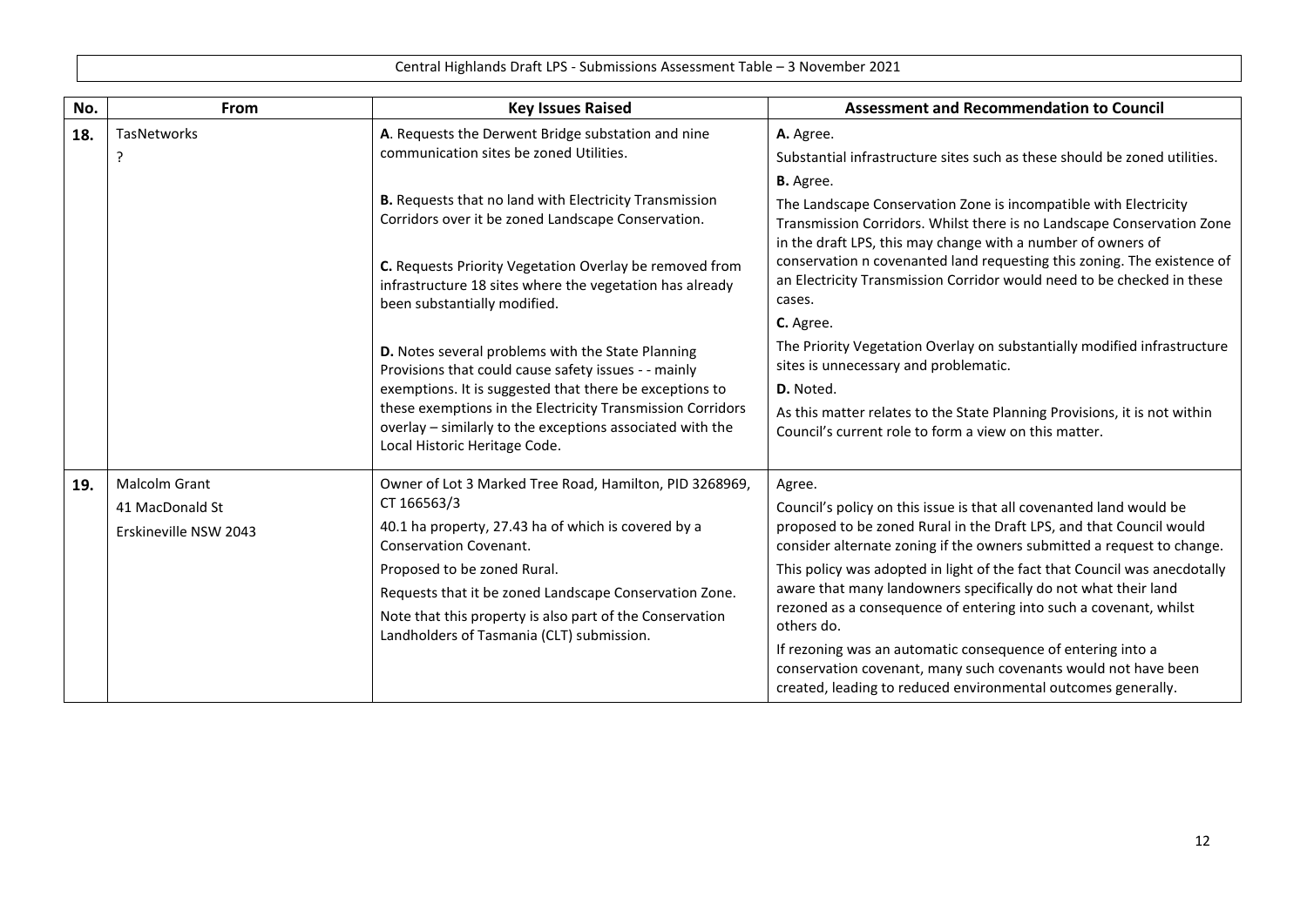| No. | From          | <b>Key Issues Raised</b>                                                                                                                                                                                                                                                                                                                                                                                                                                                                                                                                                                                                                                                                                                                                                                                                                                                                                                                                                                                                                                                                                                                                                   | <b>Assessment and Recommendation to Council</b>                                                                                                                                                                                                                                                                                                                                                                                                                                                                                                                                                                                                                                                                                                                                                                                                                                                                                                                                                                                                                                                                                                                                                                                                                                                                                                                            |
|-----|---------------|----------------------------------------------------------------------------------------------------------------------------------------------------------------------------------------------------------------------------------------------------------------------------------------------------------------------------------------------------------------------------------------------------------------------------------------------------------------------------------------------------------------------------------------------------------------------------------------------------------------------------------------------------------------------------------------------------------------------------------------------------------------------------------------------------------------------------------------------------------------------------------------------------------------------------------------------------------------------------------------------------------------------------------------------------------------------------------------------------------------------------------------------------------------------------|----------------------------------------------------------------------------------------------------------------------------------------------------------------------------------------------------------------------------------------------------------------------------------------------------------------------------------------------------------------------------------------------------------------------------------------------------------------------------------------------------------------------------------------------------------------------------------------------------------------------------------------------------------------------------------------------------------------------------------------------------------------------------------------------------------------------------------------------------------------------------------------------------------------------------------------------------------------------------------------------------------------------------------------------------------------------------------------------------------------------------------------------------------------------------------------------------------------------------------------------------------------------------------------------------------------------------------------------------------------------------|
| 20. | Jim Allwright | A. Concerned about the large extent of proposed<br>Agriculture Zone, covering land that is unsuitable to<br>agriculture:<br>Rural lifestyle areas around Ellendale and<br>Westerway.<br>High-altitude seasonal grazing land, better suited<br>to other (non-agricultural) pursuits.                                                                                                                                                                                                                                                                                                                                                                                                                                                                                                                                                                                                                                                                                                                                                                                                                                                                                        | A. Agree.<br>This accords with Council's view that the Agriculture Zone has been<br>applied far too widely within Central Highlands, covering land that is<br>clearly not agricultural land of any significance. Large areas of land that<br>are dominated by rural lifestyle blocks, forestry and/or nature<br>conservation have been inappropriately mapped as 'land potentially<br>suitable for the Agriculture Zone'.                                                                                                                                                                                                                                                                                                                                                                                                                                                                                                                                                                                                                                                                                                                                                                                                                                                                                                                                                  |
|     |               | The Agriculture Zone will reduce landowners' ability to<br>further use and development of these areas in the future.<br>Applying the Agricultural Zones to marginal areas such as<br>these is at odds with the zoning of much better agricultural<br>potential land in the northwest as Rural, and one of the<br>stated key aims of this entire planning reform project to<br>achieve state-wide consistency.<br>B. Concerned that the Planning Commission has directed<br>that Council's modified Lake Meadowbank Specific Area<br>Plan be removed from the Draft LPS. The lake, with all its<br>users and values, including Aboriginal heritage, needs<br>contemporary planning arrangements.<br>C. Concerned that Council's attempts to remove minor<br>split-zonings has not been permitted, so far, by the<br>Commission, despite State guidance to the effect that split<br>zoning is to be avoided if at all possible.<br>D. Concerned that this planning reform process has not<br>allowed the removal of minor redundant anomalies, such as<br>the removal of the Attenuation Area around the now non-<br>existence sewerage treatment ponds at Great Lake Hotel. | Recommend that areas with these characteristics be changed to the<br>Rural Zone, in accordance with the 'decision tree' document adopted by<br>the Southern councils.<br><b>B.</b> Agree.<br>The amendments to the Lake Meadowbank Specific Area Plan would<br>enable it to function more efficiently, better fit with the SPP format and<br>protect significant Aboriginal Heritage values.<br>Recommend that Council continue to argue for its inclusion at the<br>Commission hearings.<br>C. Agree.<br>The split zone titles that Council wishes to adjust so that they are<br>entirely one zone constitute minor changes and ought to be possible.<br>D. Agree.<br>Council has not been able to undertake a general 'scheme renovation'<br>for twenty years. In the late 2000s, Council was about to embark on a<br>new planning scheme when the Regional Planning Reform process<br>began, and Council chose to join that process. Midway through the<br>process it was announced by the State that the interim schemes being<br>created had to be 'like-for-like', and hence scheme renovation was not<br>permitted. The current Statewide planning reform process has also<br>been designed to be a 'like-for-like' transition and, hence, general<br>scheme renovation is similarly not allowed.<br>The outcome of all of this is that schemes have become full of |
|     |               |                                                                                                                                                                                                                                                                                                                                                                                                                                                                                                                                                                                                                                                                                                                                                                                                                                                                                                                                                                                                                                                                                                                                                                            | redundant or out-of-date components, and it will take a great deal of<br>local government and state government resources to fix these matters<br>through a long series of planning scheme amendments.                                                                                                                                                                                                                                                                                                                                                                                                                                                                                                                                                                                                                                                                                                                                                                                                                                                                                                                                                                                                                                                                                                                                                                      |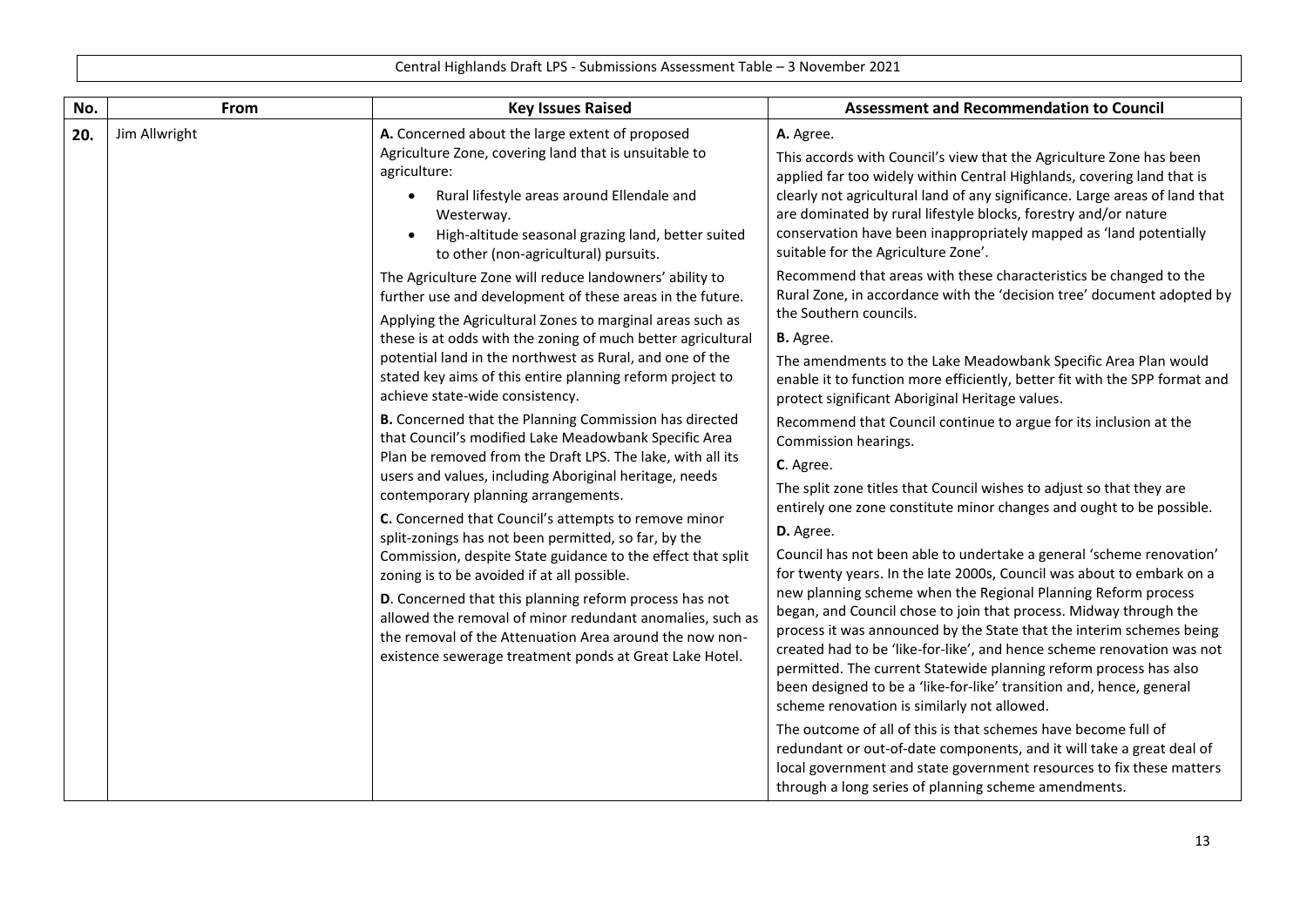| No. | From                                                                  | <b>Key Issues Raised</b>                                                                                                                                                                                                                                                                                                                                                                                                                                                                                                                                                                                                                                                                                                                                                                                                                                                                    | <b>Assessment and Recommendation to Council</b>                                                                                                                                                                                                                                                                                                                                                                                                     |
|-----|-----------------------------------------------------------------------|---------------------------------------------------------------------------------------------------------------------------------------------------------------------------------------------------------------------------------------------------------------------------------------------------------------------------------------------------------------------------------------------------------------------------------------------------------------------------------------------------------------------------------------------------------------------------------------------------------------------------------------------------------------------------------------------------------------------------------------------------------------------------------------------------------------------------------------------------------------------------------------------|-----------------------------------------------------------------------------------------------------------------------------------------------------------------------------------------------------------------------------------------------------------------------------------------------------------------------------------------------------------------------------------------------------------------------------------------------------|
| 21. | Eco-Nomy P/L<br>Dean Brampton                                         | Proposes the creation of a Scenic Road Corridor (possibly a<br>Scenic Protection Area) under the Scenic Protection Code of<br>the State Planning Provisions.<br>The area would extend 20km along the Lyell Highway,<br>extending to the furthest skyline or 2 km if the skyline is<br>very distant. Detailed maps and extensive landscape values<br>analysis are provided in the submission.                                                                                                                                                                                                                                                                                                                                                                                                                                                                                                | Not agree.<br>Whilst the proposal may have merit, the introduction of such a<br>significant planning mechanism cannot be undertaken in this process at<br>this stage.<br>There has been no formal consultation with the community generally or<br>the impacted landowners in particular regarding this specific proposal.<br>A proposed change of this magnitude should only be considered<br>through a specific planning scheme amendment process. |
| 22. | <b>S&amp;K Superannuation Fund</b><br>Stuart & Karen Philp            | Proposes the creation of a Scenic Road Corridor (possibly a<br>Scenic Protection Area) under the Scenic Protection Code of<br>the State Planning Provisions.<br>The area would extend 20km along the Lyell Highway,<br>extending to the furthest skyline or 2 km if the skyline is<br>very distant. Detailed maps and extensive landscape values<br>analysis are provided in the submission.<br>The submission is identical to No. 21.                                                                                                                                                                                                                                                                                                                                                                                                                                                      | Not agree.<br>Whilst the proposal may have merit, the introduction of such a<br>significant planning mechanism cannot be undertaken in this process at<br>this stage.<br>There has been no formal consultation with the community generally or<br>the impacted landowners in particular regarding this specific proposal.<br>A proposed change of this magnitude should only be considered<br>through a specific planning scheme amendment process. |
| 23. | <b>PDA Surveyors</b><br>Justine Brooks<br>Senior Planning Consultant. | Pertains to an approved subdivision on the northern edge<br>of Bothwell, for Clyde River Holdings Pty Ltd. PID 3240245,<br>CT 164767/1.<br>The subdivision for 16 residential lots and the<br>amalgamation of a number of adjacent large rural titles was<br>approved prior to the advent of the Central Highlands<br>Interim Planning Scheme 2015. The small lots have not yet<br>been created but the approval has "substantial<br>commencement" and therefore remains alive.<br>The submission states that the land was zoned Village prior<br>to the 2015 interim scheme and that this zoning was<br>changed to Rural Resource by that scheme. It is now<br>proposed to be Agriculture under the draft LPS.<br>It is requested that the land subject to the 16 approved<br>small lots be changed back to Village, to appropriately suit<br>the future development and use of this land. | Agree.<br>(Subject to checking history)                                                                                                                                                                                                                                                                                                                                                                                                             |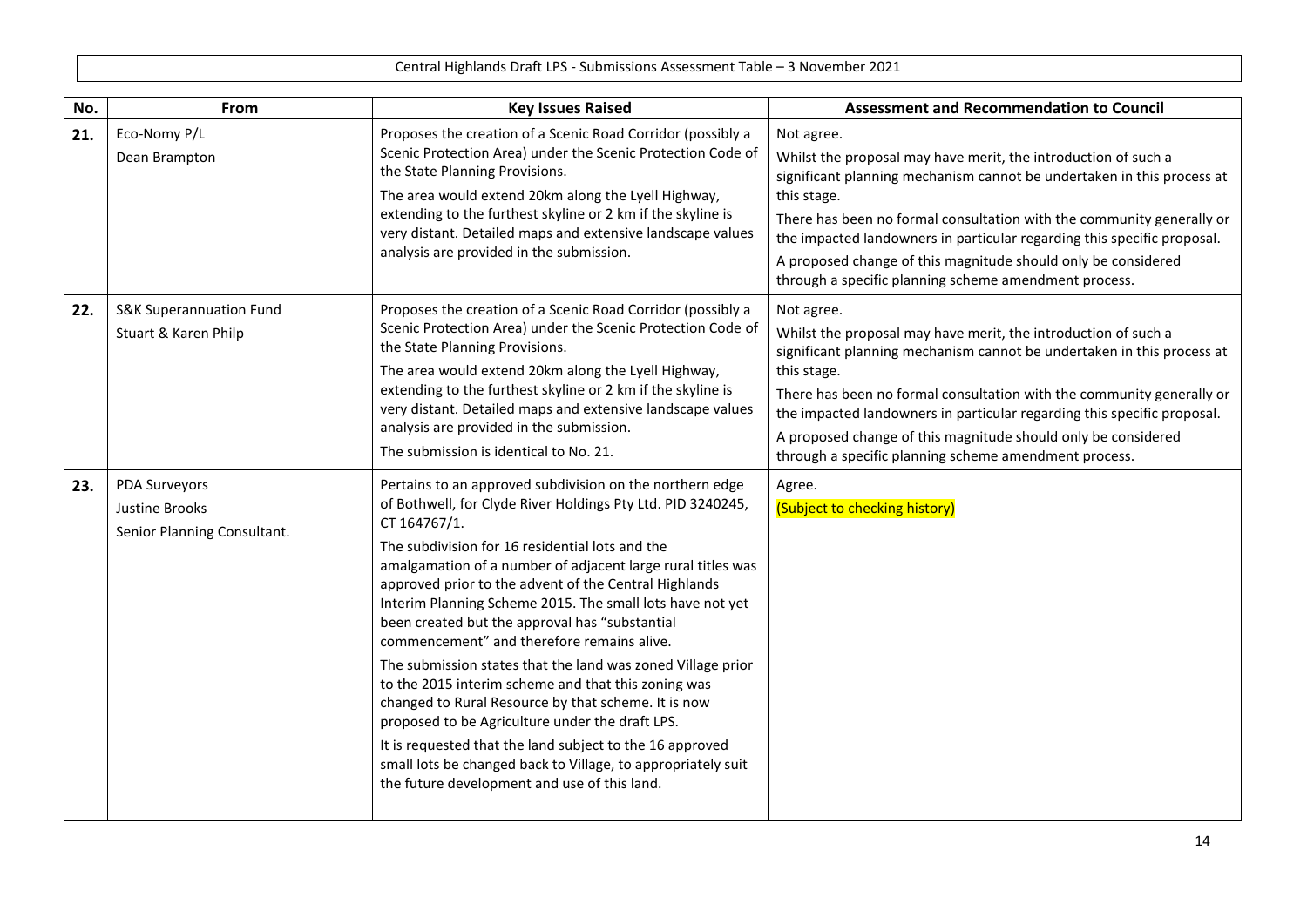| No. | From                                                                     | <b>Key Issues Raised</b>                                                                                                                                                                                                                                                                                                                                                                                                                                                                                                                                                                                                                                                                                                                                                                                                                                                                                                                                                                                                                                                      | <b>Assessment and Recommendation to Council</b>                                                                                                                                                                                                                                                                                                                                                                                                                                                                                                                                                                                                                     |
|-----|--------------------------------------------------------------------------|-------------------------------------------------------------------------------------------------------------------------------------------------------------------------------------------------------------------------------------------------------------------------------------------------------------------------------------------------------------------------------------------------------------------------------------------------------------------------------------------------------------------------------------------------------------------------------------------------------------------------------------------------------------------------------------------------------------------------------------------------------------------------------------------------------------------------------------------------------------------------------------------------------------------------------------------------------------------------------------------------------------------------------------------------------------------------------|---------------------------------------------------------------------------------------------------------------------------------------------------------------------------------------------------------------------------------------------------------------------------------------------------------------------------------------------------------------------------------------------------------------------------------------------------------------------------------------------------------------------------------------------------------------------------------------------------------------------------------------------------------------------|
| 24. | Alexandra Brock & Garry Daud.<br>571 Thousand Acre Lane<br>Hamilton 7140 | Owners of 571 Thousand Acre Lane, Hamilton.<br>Proposed to be zoned Rural. (The submitters are content<br>with that zoning.)<br>Concerned about the rezoning of neighbouring land to<br>Agriculture.<br>Their land and the neighbouring properties form a cluster<br>of rural lifestyle lots that retain substantial areas of<br>remnant native bush, embedded within a broader pastoral<br>farming landscape that is predominantly cleared.<br>The native bush has priority vegetation values, both on the<br>submitters land and on the neighbouring rural lifestyle<br>blocks. These values are not protected on the neighbouring<br>land, due to the Agriculture Zoning.<br>It is requested that these neighbouring titles be zoned<br>Rural.<br>The submitters also express broader concerns over the<br>proposed far-ranging application of the Agriculture Zone in<br>Central Highlands, where they consider there will be many<br>other cases were high-value native vegetation areas are so<br>zoned, and therefore omitted from the Priority Vegetation<br>Overlay. | Agree.<br>Subject to landowner consent.<br>The submission accords with Council's view that the Agriculture Zone<br>has been applied far too widely within Central Highlands, covering land<br>that is clearly not agricultural land of any significance. Large areas of<br>land that are dominated by rural lifestyle blocks, forestry and/or nature<br>conservation have been inappropriately mapped as 'land potentially<br>suitable for the Agriculture Zone'. This is a case in point.<br>Recommend that Council contact the owners of the neighbouring rural-<br>lifestyle blocks to ascertain their views. Where agreed, support change<br>to the Rural Zone. |
| 25. | Peter & Michelle Cassar Smith.                                           | Owners of Lot 3 Marked Tree Road, Hamilton, PID 3264626,<br>CT 166564/3. (Note: a different Lot 3 to Submission No.19)<br>138.9 ha property containing a Conservation Covenant.<br>Proposed to be zoned Rural.<br>Requests that it be zoned Landscape Conservation Zone.<br>Advises that they are selling the property and that they<br>have notified the purchases of this issue and that the<br>purchasers agree with the Landscape Conservation Zone.<br>Note that this property is also part of the Conservation<br>Landholders of Tasmania (CLT) submission.                                                                                                                                                                                                                                                                                                                                                                                                                                                                                                             | Agree.<br>Council's policy on this issue is that all covenanted land would be<br>proposed to be zoned Rural in the Draft LPS, and that Council would<br>consider alternate zoning if the owners submitted a request to change.<br>This policy was adopted in light of the fact that Council was anecdotally<br>aware that many landowners specifically do not what their land<br>rezoned as a consequence of entering into such a covenant, whilst<br>others do.<br>If rezoning was an automatic consequence of entering into a<br>conservation covenant, many such covenants would not have been<br>created, leading to reduced environmental outcomes generally.  |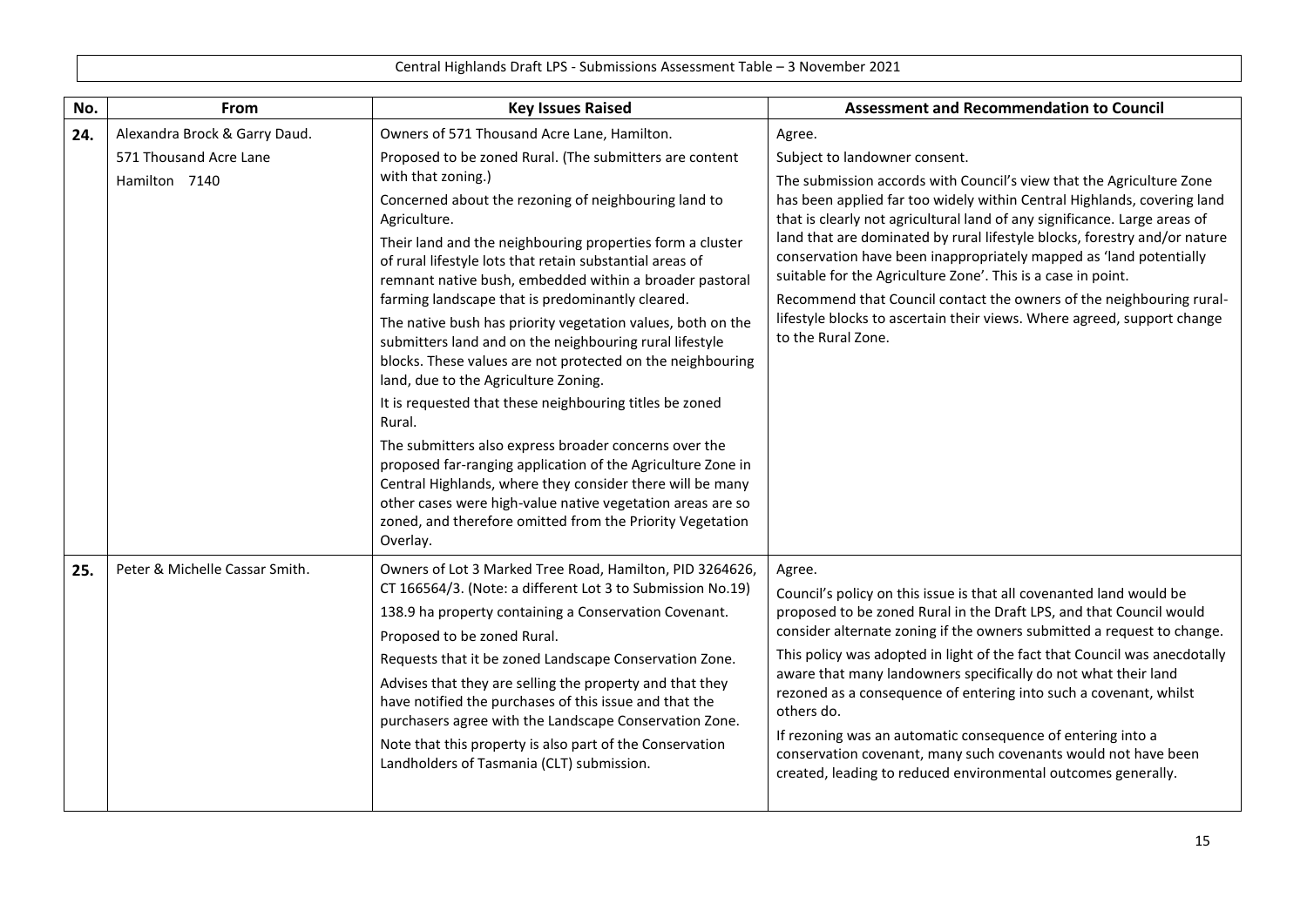| No. | From                                                                                                     | <b>Key Issues Raised</b>                                                                                                                                                                                                                                                                                                                                                                                                                                                                                                                                                                                                                                                                                                                                                                                                                       | <b>Assessment and Recommendation to Council</b>                                                                                                                                                                                                                                                                                                                                                                                                                                                                                                                                                                                                                                                                                                                                                                                                                                                                                                                                                                                                                                                                                                                                                             |
|-----|----------------------------------------------------------------------------------------------------------|------------------------------------------------------------------------------------------------------------------------------------------------------------------------------------------------------------------------------------------------------------------------------------------------------------------------------------------------------------------------------------------------------------------------------------------------------------------------------------------------------------------------------------------------------------------------------------------------------------------------------------------------------------------------------------------------------------------------------------------------------------------------------------------------------------------------------------------------|-------------------------------------------------------------------------------------------------------------------------------------------------------------------------------------------------------------------------------------------------------------------------------------------------------------------------------------------------------------------------------------------------------------------------------------------------------------------------------------------------------------------------------------------------------------------------------------------------------------------------------------------------------------------------------------------------------------------------------------------------------------------------------------------------------------------------------------------------------------------------------------------------------------------------------------------------------------------------------------------------------------------------------------------------------------------------------------------------------------------------------------------------------------------------------------------------------------|
| 26. | Department of State Growth<br>James Verrier<br>Director, Transport Systems and<br><b>Planning Policy</b> | Generally, in agreement with the draft LPS.<br>Several aspects of the State Planning Provisions are noted<br>and endorsed.<br>A. Requests amending the zoning of a new road lot to<br>Utilities. CT 46/6704, Highland Lakes Road near Ripple<br>Creek.<br>B. Notes that some mining leases are proposed to be zoned<br>Agriculture and suggests that the Rural Zone might be more<br>appropriate.                                                                                                                                                                                                                                                                                                                                                                                                                                              | A. Agree.<br>The road casements of major roads such as Highland Lakes Road should<br>be Utilities.<br><b>B.</b> Not agree.<br>Council liaised with Mineral Resources Tasmania regarding all mining<br>leases. Where a lease is for a relatively minor operation within a larger<br>agricultural title, it was agreed not to spot-zone to Rural.                                                                                                                                                                                                                                                                                                                                                                                                                                                                                                                                                                                                                                                                                                                                                                                                                                                             |
| 27. | <b>Tasmanian Land Conservancy</b><br>James Hatton, CEO                                                   | A. Requests all land owned by the Tasmanian Land<br>Conservancy to be zoned Landscape Conservation Zone.<br>In Central Highlands this is multiple properties covering<br>20,000 ha. Protected by conservation covenants.<br>Much of this land is currently proposed to be Rural.<br>Some is proposed to be a mix of Environmental<br>Management, Agriculture and Rural.<br>Nevertheless, all TLC land is requested to be Landscape<br>Conservation.<br>B. Request Council to implement a process of continually<br>revising, updating and re-evaluating natural assets overlay<br>mapping.<br>C. Requests that the Priority Vegetation Overlay apply to all<br>zones.<br>D. Request that the Natural Assets Code be reviewed -<br>principally to remove exemptions.<br>E. Suggest that all covenanted land be zoned landscape<br>Conservation. | A. Agree.<br>Council's policy on this issue is that all covenanted land would be<br>proposed to be zoned Rural in the Draft LPS, and that Council would<br>consider alternate zoning if the owners submitted a request to change.<br>This policy was adopted in light of the fact that Council was anecdotally<br>aware that many landowners specifically do not what their land<br>rezoned as a consequence of entering into such a covenant, whilst<br>others do.<br>B. Not relevant to the current statutory process. It is noted that such<br>work is best carried out at the regional or state level.<br>C. Not within Council's purview.<br>This pertains to the State Planning Provisions. The State has directed<br>that these are specifically outside the scope of the current process.<br>D. Not within Council's purview.<br>This pertains to the State Planning Provisions. The State has directed<br>that these are specifically outside the scope of the current process.<br>E. Not agree.<br>If rezoning was an automatic consequence of entering into a<br>conservation covenant, many such covenants would not have been<br>created, leading to reduced environmental outcomes generally. |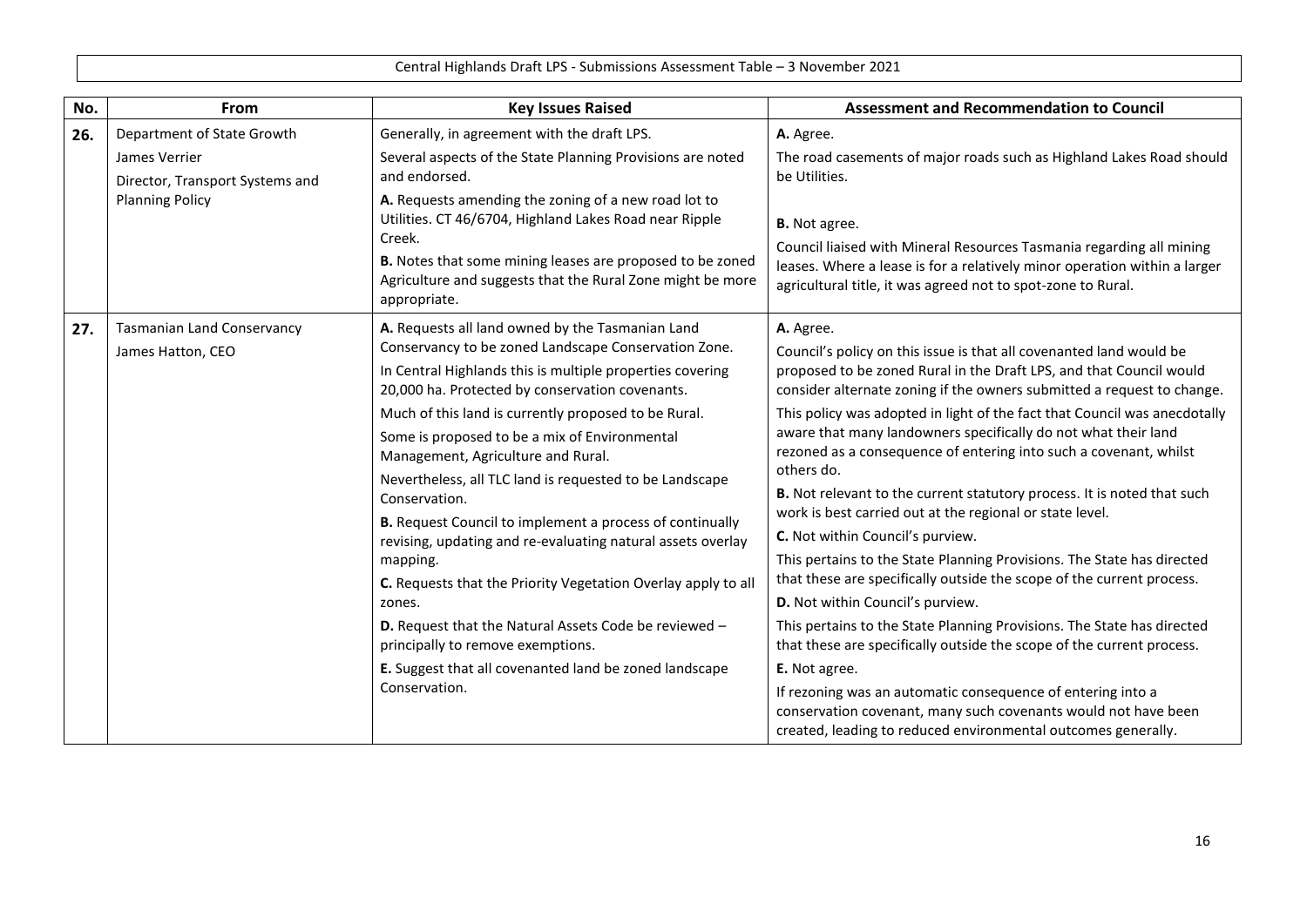| No. | From                                                                               | <b>Key Issues Raised</b>                                                                                                                                                                                                                                                                                                                                       | <b>Assessment and Recommendation to Council</b>                                                                                                                                                                                                                                                                                                                                                                                                                                                                                                                 |
|-----|------------------------------------------------------------------------------------|----------------------------------------------------------------------------------------------------------------------------------------------------------------------------------------------------------------------------------------------------------------------------------------------------------------------------------------------------------------|-----------------------------------------------------------------------------------------------------------------------------------------------------------------------------------------------------------------------------------------------------------------------------------------------------------------------------------------------------------------------------------------------------------------------------------------------------------------------------------------------------------------------------------------------------------------|
| 28. | Greg & Jane McGann<br>Hatlor Pty Ltd<br>389 Arthurs Lake Road<br>Arthurs Lake 7030 | Owners of a home on 70 acres at Arthurs Lake.<br>A. Concerned about the proposed rezoning from Rural<br>Resource to Agriculture, and the 'unintended negative<br>impacts' that could result.<br>B. Questions why the Scenic Protection Code has not been<br>used, given the area's natural beauty.<br>C. Questions why the changes are being proposed and what | A. The submitters appear to hold the same concerns that Council has in<br>regard to the proposed inappropriate rezoning of large areas of land to<br>Agriculture. Council's view is that the Agriculture Zone has been applied<br>far too widely within Central Highlands, covering land that is clearly not<br>agricultural land of any significance. Large areas of land that are<br>dominated by rural lifestyle blocks, forestry and/or nature conservation<br>have been inappropriately mapped as 'land potentially suitable for the<br>Agriculture Zone'. |
|     |                                                                                    | has initiated this action.                                                                                                                                                                                                                                                                                                                                     | B. Council has not sought to introduce a Scenic Landscape Area into the<br>scheme via this Tasmanian Planning Scheme establishment process.<br>Whilst this may have merit, the introduction of such a significant                                                                                                                                                                                                                                                                                                                                               |
|     |                                                                                    |                                                                                                                                                                                                                                                                                                                                                                | planning mechanism cannot be undertaken in this process at this stage.<br>There has been no formal consultation with the community generally or<br>potentially impacted landowners.                                                                                                                                                                                                                                                                                                                                                                             |
|     |                                                                                    |                                                                                                                                                                                                                                                                                                                                                                | A proposed change of this magnitude should only be considered<br>through a specific planning scheme amendment process, and be based<br>on a professional study by a suitably qualified person to define the<br>$area(s)$ .                                                                                                                                                                                                                                                                                                                                      |
|     |                                                                                    |                                                                                                                                                                                                                                                                                                                                                                | C. The Supporting Report details this State Government-initiated<br>project. This can be provide to the submitters.                                                                                                                                                                                                                                                                                                                                                                                                                                             |
| 29. | Dominica Sophia Tannock                                                            | Melbourne resident who has recently purchased a property<br>in the Central Highlands lakes area.<br>A. Concerned about the rezoning of this area from Rural<br>Resource to Agriculture. Specifically, the potential impact<br>on landscape.                                                                                                                    | A. Council's established view is that the Agriculture Zone has been<br>applied far too widely within Central Highlands, covering land that is<br>clearly not agricultural land of any significance. Council view therefore<br>accords with the general concerns of the submitter.<br><b>B.</b> Not agree.                                                                                                                                                                                                                                                       |
|     |                                                                                    | B. Proposes the use of the Scenic Protection Code                                                                                                                                                                                                                                                                                                              | Whilst the creation of scenic protection areas may have merit, the<br>introduction of such a significant planning mechanism cannot be<br>undertaken in this process at this stage.                                                                                                                                                                                                                                                                                                                                                                              |
|     |                                                                                    |                                                                                                                                                                                                                                                                                                                                                                | There has been no formal consultation with the community generally or<br>impacted landowners in particular. A proposed change of this<br>magnitude should only be considered through a specific planning<br>scheme amendment process, and be based on a professional study by a<br>suitably qualified person to define the area(s).                                                                                                                                                                                                                             |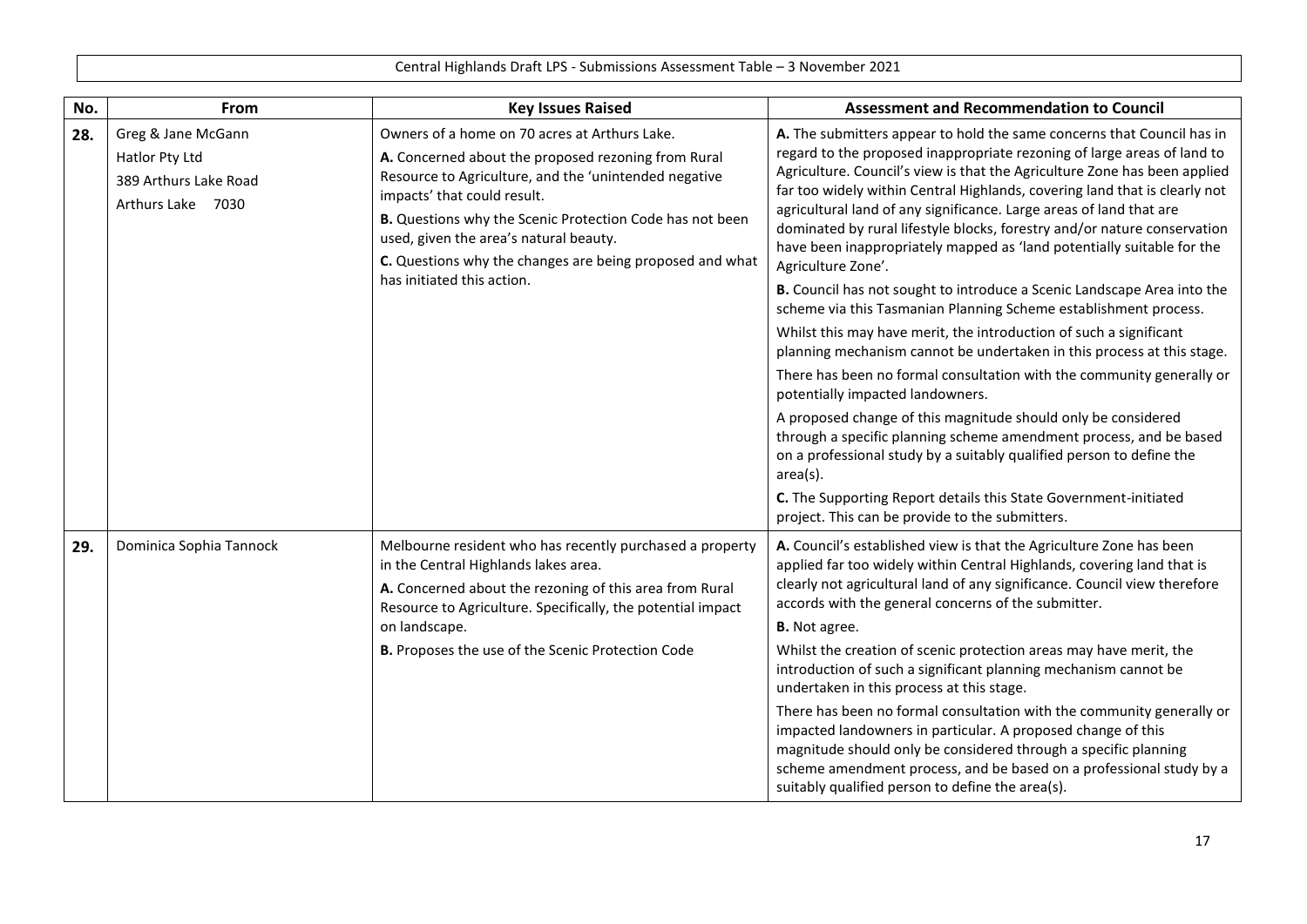| No. | From                                                  | <b>Key Issues Raised</b>                                                                                                                                                                                 | <b>Assessment and Recommendation to Council</b>                                                                                                                                                                                                                                                                                    |
|-----|-------------------------------------------------------|----------------------------------------------------------------------------------------------------------------------------------------------------------------------------------------------------------|------------------------------------------------------------------------------------------------------------------------------------------------------------------------------------------------------------------------------------------------------------------------------------------------------------------------------------|
| 30. | GHD                                                   | 3 Adelaide Street, Bothwell. CT 245881/1.                                                                                                                                                                | Agree.                                                                                                                                                                                                                                                                                                                             |
|     | David Cundall, Senior Planner<br>obo Geoffery Herbert | Land zoned Low Density Residential and proposed to<br>transition to the new Low Density Residential zone.                                                                                                | Many rural towns around the State have been subject to structure<br>planning projects over the last ten years.                                                                                                                                                                                                                     |
|     |                                                       | Existing approval for subdivision of 8 lots, ranging in size<br>from 1547m2 to 2446m2.                                                                                                                   | It would appear to be many decades since Bothwell has had the benefit<br>of such a process.                                                                                                                                                                                                                                        |
|     |                                                       | Notes that this land is adjacent to five existing village-sized<br>lots (around 900m2) and proposes that 3 Adelaide Street                                                                               | Structure plans often recommend rezonings, and they are then used to<br>support planning scheme amendments.                                                                                                                                                                                                                        |
|     |                                                       | should also be Village Zone.<br>Requests Council to commit to a structure planning process<br>for Bothwell to consider the most appropriate zoning for<br>the various parts of the town into the future. | Recommended that Council pursue a structure plan for Bothwell once<br>the LPS work is completed, potentially with financial support from the<br>State Government.                                                                                                                                                                  |
| 31. | Ian Fitzgerald<br>8 Johnsons Road<br>Miena 7030       | Concerned for the preservation of the natural landscapes<br>around The Steppes, St Patricks Plains, Thousand Islands<br>Wilderness Area and the Great Lake and associated water<br>bodies.               | The submitter is not specific in suggesting how the Draft LPS could be<br>modified to address these concerns. The creation of Scenic Protection<br>Areas under the SPP's Scenic Protection Code would potentially address<br>them.                                                                                                 |
|     |                                                       | Specifically, concern is expressed about the possible<br>impacts of the mooted windfarm at St Patricks Plains /<br>Steppes.                                                                              | Whilst the creation of Scenic Protection Areas may have merit, the<br>introduction of such a significant planning mechanism cannot be<br>undertaken in this process at this stage.                                                                                                                                                 |
|     |                                                       |                                                                                                                                                                                                          | There has been no formal consultation with the community generally or<br>impacted landowners in particular. A proposed change of this<br>magnitude should only be considered through a specific planning<br>scheme amendment process and be based on a professional study by a<br>suitably qualified person to define the area(s). |
|     |                                                       |                                                                                                                                                                                                          | In regard to the proposed windfarm, it is noted that as the Local<br>Planning Authority, Council must not pre-judge a possible development<br>application upon which it may need to statutorily sit in judgment.                                                                                                                   |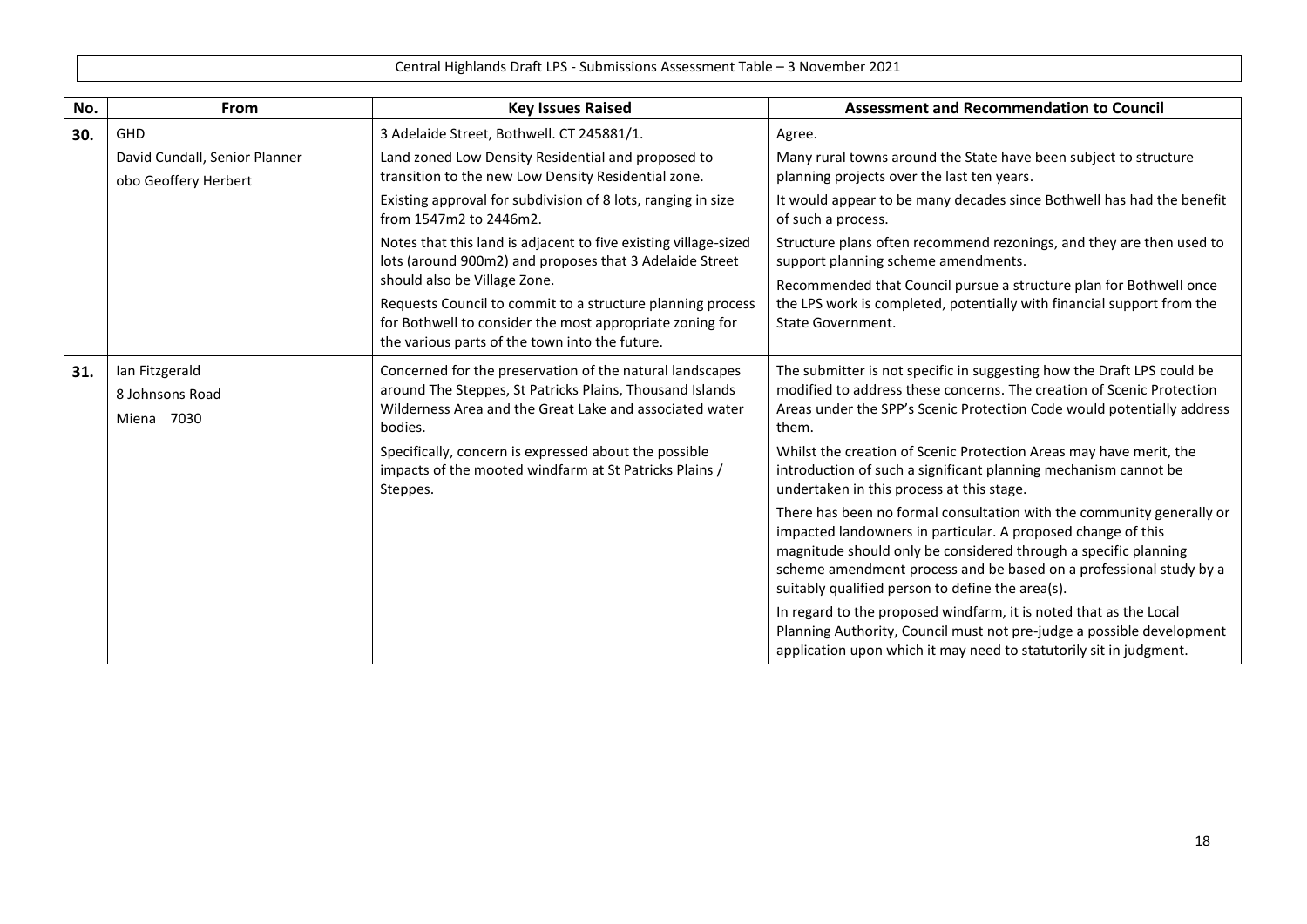| No. | From                                                                           | <b>Key Issues Raised</b>                                                                                                                                                                                                                                                                                                                       | <b>Assessment and Recommendation to Council</b>                                                                                                                                                                                                                                                                                                                                                                                                                                                                                                                                                                                                                    |
|-----|--------------------------------------------------------------------------------|------------------------------------------------------------------------------------------------------------------------------------------------------------------------------------------------------------------------------------------------------------------------------------------------------------------------------------------------|--------------------------------------------------------------------------------------------------------------------------------------------------------------------------------------------------------------------------------------------------------------------------------------------------------------------------------------------------------------------------------------------------------------------------------------------------------------------------------------------------------------------------------------------------------------------------------------------------------------------------------------------------------------------|
| 32. | Mary Louise Ashton Jones<br>Ashton<br>7140<br>Ouse                             | Concerned for the preservation of the natural landscapes<br>around Central Highlands.<br>Request that the Scenic Protection Code be utilised in the<br>LPS.                                                                                                                                                                                    | Not agree.<br>Whilst the creation of Scenic Protection Areas may have merit, the<br>introduction of such a significant planning mechanism cannot be<br>undertaken in this process at this stage.<br>There has been no formal consultation with the community generally or<br>impacted landowners in particular. A proposed change of this<br>magnitude should only be considered through a specific planning<br>scheme amendment process and be based on a professional study by a<br>suitably qualified person to define the area(s).                                                                                                                             |
| 33. | <b>Natalie Fowell</b>                                                          | Owner of Lot 2 Marked Tree Road, Hamilton, PID 3264597,<br>CT 166564/2.<br>41.64 ha property containing a 38.19 ha Conservation<br>Covenant.<br>Proposed to be zoned Rural.<br>Requests that it be zoned Landscape Conservation Zone.<br>Note that this property is also part of the Conservation<br>Landholders of Tasmania (CLT) submission. | Agree.<br>Council's policy on this issue is that all covenanted land would be<br>proposed to be zoned Rural in the Draft LPS, and that Council would<br>consider alternate zoning if the owners submitted a request to change.<br>This policy was adopted in light of the fact that Council was anecdotally<br>aware that many landowners specifically do not what their land<br>rezoned as a consequence of entering into such a covenant, whilst<br>others do.<br>If rezoning was an automatic consequence of entering into a<br>conservation covenant, many such covenants would not have been<br>created, leading to reduced environmental outcomes generally. |
| 34. | Victoria Onslow & William Phipps<br>Onslow<br><b>Bridge House</b><br>Ouse 7140 | Concerned for the preservation of the natural landscapes<br>around Central Highlands.<br>Request that the Scenic Protection Code be utilised in the<br>LPS.<br>Cites the need to protect the area's world class trout<br>fishing, tourism and recreation industries.<br>Particularly mentions the Steppes area.                                | Not agree.<br>Whilst the creation of Scenic Protection Areas may have merit, the<br>introduction of such a significant planning mechanism cannot be<br>undertaken in this process at this stage.<br>There has been no formal consultation with the community generally or<br>impacted landowners in particular. A proposed change of this<br>magnitude should only be considered through a specific planning<br>scheme amendment process and be based on a professional study by a<br>suitably qualified person to define the area(s).                                                                                                                             |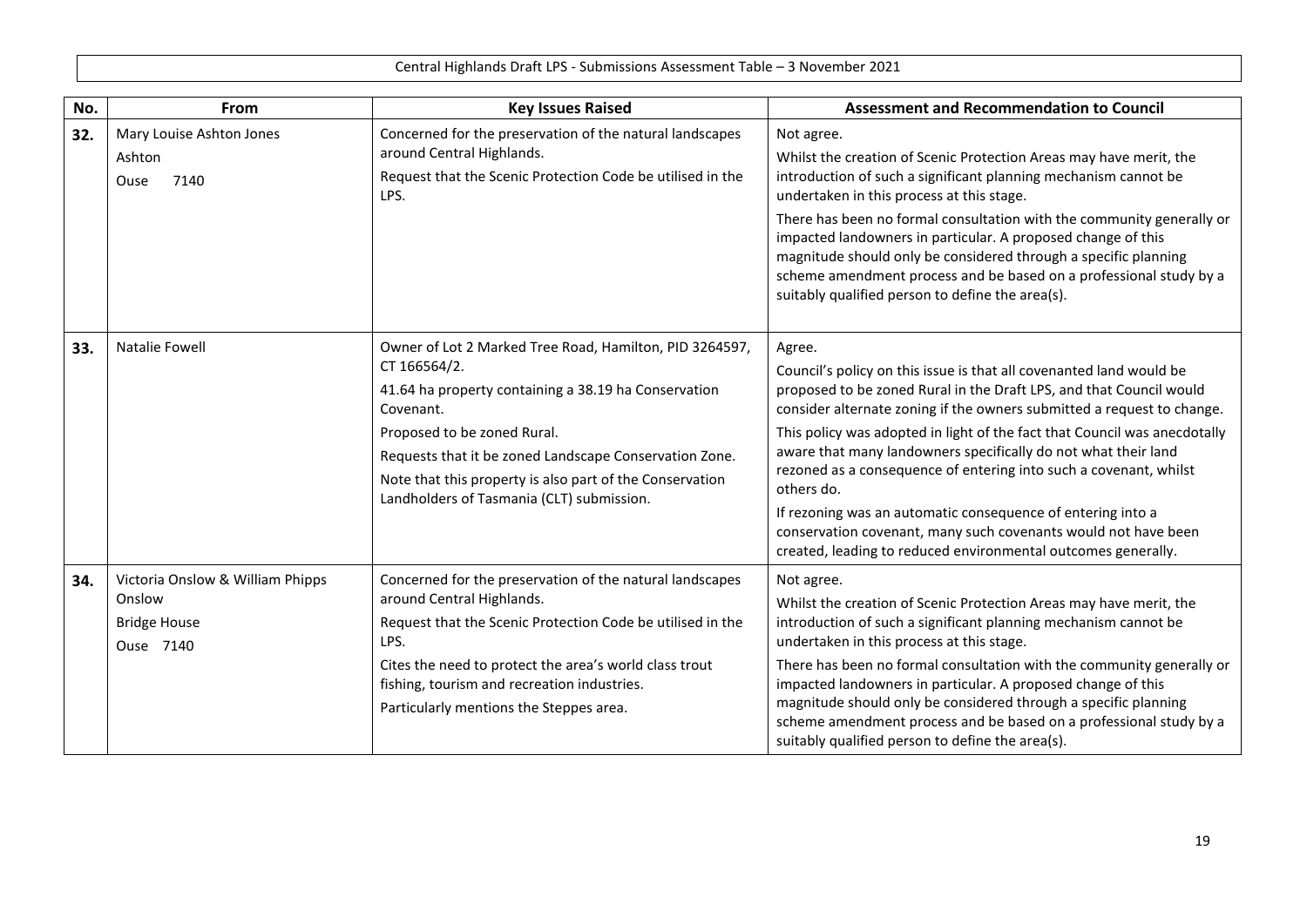| No. | <b>From</b>                                                 | <b>Key Issues Raised</b>                                                                                                                                                                                                                                                | <b>Assessment and Recommendation to Council</b>                                                                                                                                                                                                                                                                                    |
|-----|-------------------------------------------------------------|-------------------------------------------------------------------------------------------------------------------------------------------------------------------------------------------------------------------------------------------------------------------------|------------------------------------------------------------------------------------------------------------------------------------------------------------------------------------------------------------------------------------------------------------------------------------------------------------------------------------|
| 35. | David Ridley<br>3 Monk Street                               | Concerned for the preservation of the natural landscapes<br>around Central Highlands.                                                                                                                                                                                   | Not agree.<br>Whilst the creation of Scenic Protection Areas may have merit, the                                                                                                                                                                                                                                                   |
|     | Shannon 7030                                                | Requests that the Scenic Protection Area be created in the<br>LPS covering those parts of the Central Plateau visible from                                                                                                                                              | introduction of such a significant planning mechanism cannot be<br>undertaken in this process at this stage.                                                                                                                                                                                                                       |
|     |                                                             | Highland Lakes Road and Waddamana Road.<br>Provides a very detail report "Central Highlands Scenic<br>Protection Area (SPA, Tasmania". This includes maps,<br>photographs and a detailed and thorough analysis of<br>landscape values.                                  | There has been no formal consultation with the community generally or<br>impacted landowners in particular. A proposed change of this<br>magnitude should only be considered through a specific planning<br>scheme amendment process and be based on a professional study by a<br>suitably qualified person to define the area(s). |
|     |                                                             | The submitter points out that the existing Rural Resource<br>Zone contains some provisions pertaining to landscape<br>protection whilst the new Rural and Agriculture Zones do<br>not.                                                                                  | The point that the transition from the existing Rural Resource Zone to<br>the new Rural and Agriculture Zones will result in the removal of clauses<br>pertaining to landscape impact is well made, and should be relevant to<br>Council's future consideration of this matter generally.                                          |
| 36. | Irene Inc<br>Jacqui Blowfield, Senior Planner               | Concerned that the mooted windfarm will significantly<br>impact on the significant natural values of the areas around                                                                                                                                                   | Not agree.<br>Recommended that the Rural Zone, and therefore the Priority                                                                                                                                                                                                                                                          |
|     | obo the No Turbine Action Group Inc<br>(Central Highlands). | Liawenee, Todds Corner and St Patricks Plains.<br>Supporting the submission is a biodiversity values<br>assessment and a statement on the impact on Wedge-<br>tailed eagles.                                                                                            | Vegetation Overlay of the Natural Assets Code, apply to these areas.<br>In regard to the proposed windfarm, it is noted that as the Local<br>Planning Authority, Council must not pre-judge a possible development<br>application upon which it may need to statutorily sit in judgment.                                           |
|     |                                                             | Of particular focus is the proposed zoning of these areas to<br>Agriculture and the subsequent omission of the Priority<br>Vegetation Overlay of the Natural Assets Code. These areas<br>have important natural values that ought to be protected in<br>the new scheme. |                                                                                                                                                                                                                                                                                                                                    |
|     |                                                             | Suggests that the Landscape Conservation Zone is the most<br>appropriate zone.                                                                                                                                                                                          |                                                                                                                                                                                                                                                                                                                                    |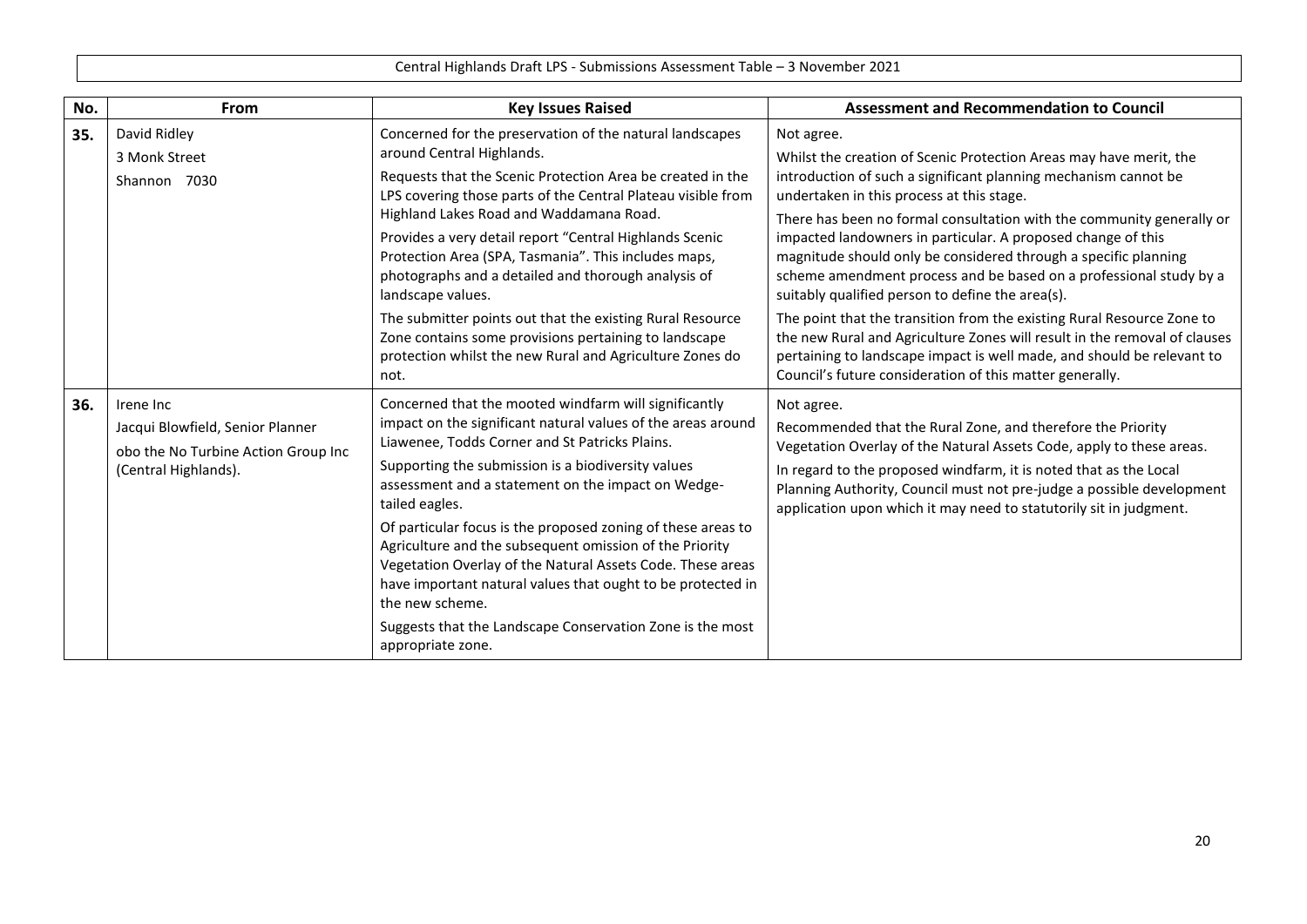| No. | <b>From</b>                                                              | <b>Key Issues Raised</b>                                                                                                                                              | <b>Assessment and Recommendation to Council</b>                                                                                                                                                                                                          |
|-----|--------------------------------------------------------------------------|-----------------------------------------------------------------------------------------------------------------------------------------------------------------------|----------------------------------------------------------------------------------------------------------------------------------------------------------------------------------------------------------------------------------------------------------|
| 37. | Red Seal Urban & Regional Planning<br>Trent Henderson, Principal Planner | Jonathon Dorkings is owner of 204 Me4adowbank Road,<br>Meadowbank, PID 7516181, CT 35385/2.                                                                           | Agree that the Agriculture Zone inappropriate for this land and the<br>seven similar adjacent titles.                                                                                                                                                    |
|     | obo Jonathon Dorkings                                                    | The subject land is a small 3079m2 rural lifestyle block, part<br>of a cluster with seven similar -sized lots.                                                        | Recommend Rural Zone, however, not Rural Living Zone.<br>Although small clusters of Rural Living Zone or Low Density Residential                                                                                                                         |
|     |                                                                          | Concern centres on the proposed Agriculture Zone.                                                                                                                     | Zone are not uncommon, with many such small clusters around the                                                                                                                                                                                          |
|     |                                                                          | Request that the zone be Rural Living Zone to match the<br>use and development of this land.                                                                          | Highland lakes.                                                                                                                                                                                                                                          |
|     |                                                                          | The request is supported by a detailed planning report and<br>an agricultural capability assessment by a qualified<br>consultant - Geo-Environmental Solutions (GES). |                                                                                                                                                                                                                                                          |
|     |                                                                          | The GES report concludes the land is Class 6 agricultural<br>land, i.e.: poor, with no capacity for cropping.                                                         |                                                                                                                                                                                                                                                          |
|     |                                                                          | Concludes that the subject land and the seven similar-sized<br>adjacent lots should be Rural Living Zone.                                                             |                                                                                                                                                                                                                                                          |
| 38. | John Toohey                                                              | A regular visitor to the Central Highlands.                                                                                                                           | A. Disagree.                                                                                                                                                                                                                                             |
|     | 1 Mowbray Court                                                          | Concerned that the intrinsic values, scenic values,                                                                                                                   | As Councillors will be aware, Council's preference is to include the                                                                                                                                                                                     |
|     | Lenah Valley<br>7008                                                     | aboriginal heritage, unique character and landscape values<br>of the Highlands is maintained and protected.                                                           | existing Local Heritage Places list in the new LPS - but with spatial<br>extents modified to match the revised equivalent listings on the                                                                                                                |
|     |                                                                          | Suggests these tables in the LPS should not be left blank:                                                                                                            | Tasmanian Heritage Register. To transfer them without doing this would                                                                                                                                                                                   |
|     |                                                                          | A. Table C6.1 Local Heritage Places                                                                                                                                   | result in thousands of hectares of farmland unnecessarily listed for non-<br>existent heritage values. This was apparently not possible, so the                                                                                                          |
|     |                                                                          | <b>B.</b> Table C6.3 Local Historic Landscape Precincts                                                                                                               | decision was made to remove the local list. It is noted that all places                                                                                                                                                                                  |
|     |                                                                          | C. Table C6.4 Places or Precincts of Archaeological Potential                                                                                                         | remain on the Tasmanian Heritage Register, and so remain protected.                                                                                                                                                                                      |
|     |                                                                          | D. Table C6.5 Significant Trees                                                                                                                                       | B. C. D. E & F Disagree.                                                                                                                                                                                                                                 |
|     |                                                                          | E. Table C8.1 Scenic Protected Areas                                                                                                                                  | These various precincts, places and areas are not in the current                                                                                                                                                                                         |
|     |                                                                          | F. Table C8.2 Scenic Road Corridors                                                                                                                                   | planning scheme and there has been no work done to identify any<br>and/or liaise with community and potentially impacted landowners.<br>Council is not in a position to propose the introduction of these<br>mechanisms as part of this current process. |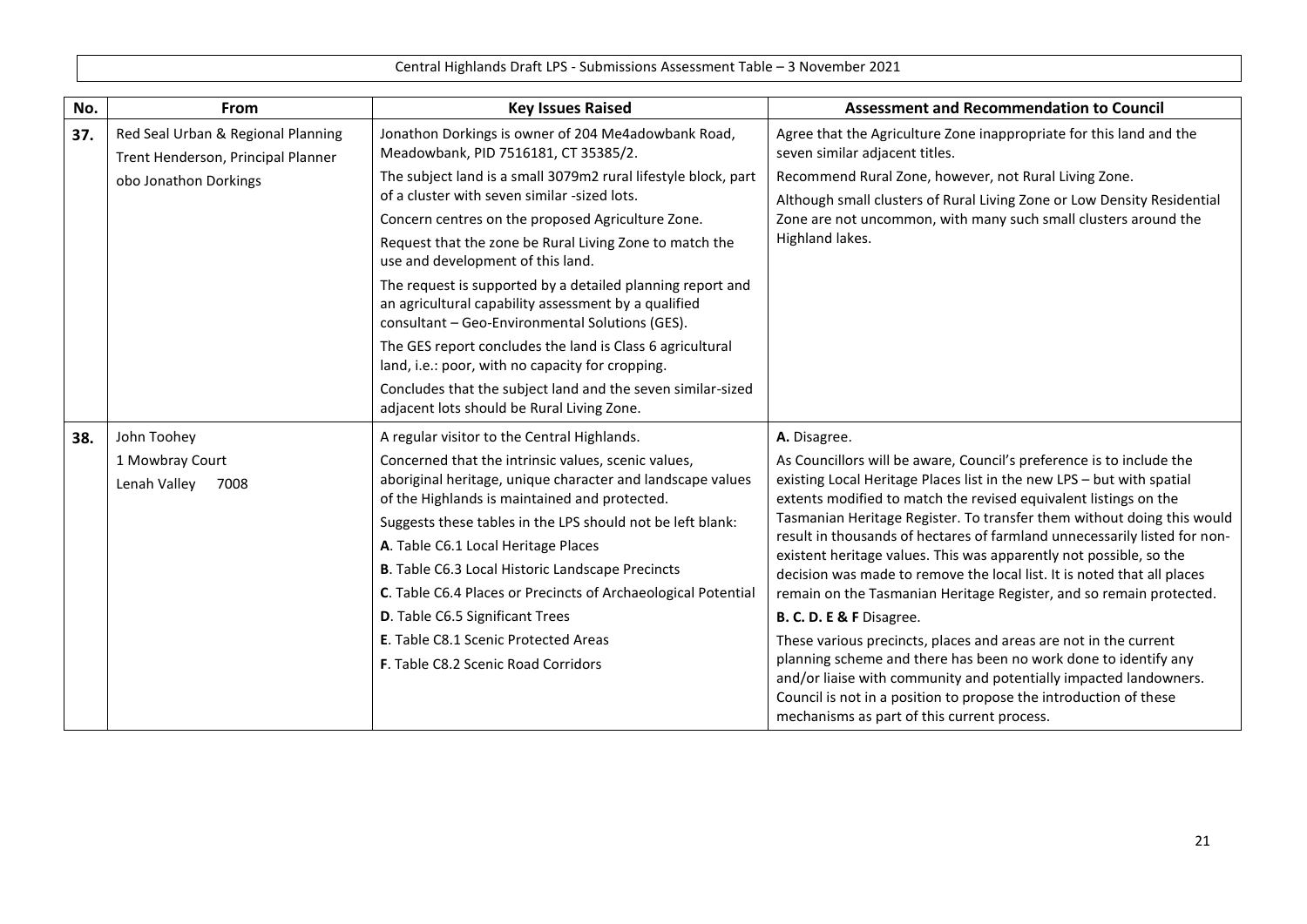| No. | <b>From</b>                           | <b>Key Issues Raised</b>                                                                                                                                                                                                                                                                                                                                                                                  | <b>Assessment and Recommendation to Council</b>                                                                                                                                                                                                                   |
|-----|---------------------------------------|-----------------------------------------------------------------------------------------------------------------------------------------------------------------------------------------------------------------------------------------------------------------------------------------------------------------------------------------------------------------------------------------------------------|-------------------------------------------------------------------------------------------------------------------------------------------------------------------------------------------------------------------------------------------------------------------|
| 39. | Jacob Smith<br>PO Box 136, Ouse, 7140 | Owner of the former Principal's Cottage of Ouse School at<br>7011 Lyell Highway.                                                                                                                                                                                                                                                                                                                          | Agree that the Southern Tasmania Regional Land Use Strategy is badly<br>out of date.                                                                                                                                                                              |
|     |                                       | States that this land is not zoned Village despite being part<br>of the village of Ouse, next to the school.                                                                                                                                                                                                                                                                                              | However, a structure plan or similar settlement analysis would need to<br>be undertaken at Ouse to support a rezoning to Village.                                                                                                                                 |
|     |                                       | Under the Draft LPS it is proposed to be zoned Agriculture<br>and is currently Rural Resource Zone.                                                                                                                                                                                                                                                                                                       | Nevertheless, the Agriculture Zone is considered inappropriate for the<br>reasons raised by the submitter.                                                                                                                                                        |
|     |                                       | Notes that Council's Supporting Report states that there is<br>insufficient need for more Village Zone land in Ouse<br>pursuant to the Southern Tasmania Regional Land Use<br>Strategy. However, the submitter argues that this strategy<br>is out-of-date, being developed eleven years ago prior to<br>the recent population boom in Tasmania which has led to a<br>general shortage of housing supply. | Smaller titles such as this that are, in practice, part of villages but not<br>zoned as such should be zoned Rural, as a 'holding zone'. This would<br>allow easier consideration of town expansion in the future and to create<br>a buffer around the townships. |
|     |                                       | The land is unsuitable for an agricultural enterprise, being<br>relatively small, adjacent to the school and unirrigated.                                                                                                                                                                                                                                                                                 |                                                                                                                                                                                                                                                                   |
|     |                                       | Allowing the land to be subdivided would, in contrast, likely<br>strengthen the school through increased student numbers.                                                                                                                                                                                                                                                                                 |                                                                                                                                                                                                                                                                   |
|     |                                       | Request change to Village Zone.                                                                                                                                                                                                                                                                                                                                                                           |                                                                                                                                                                                                                                                                   |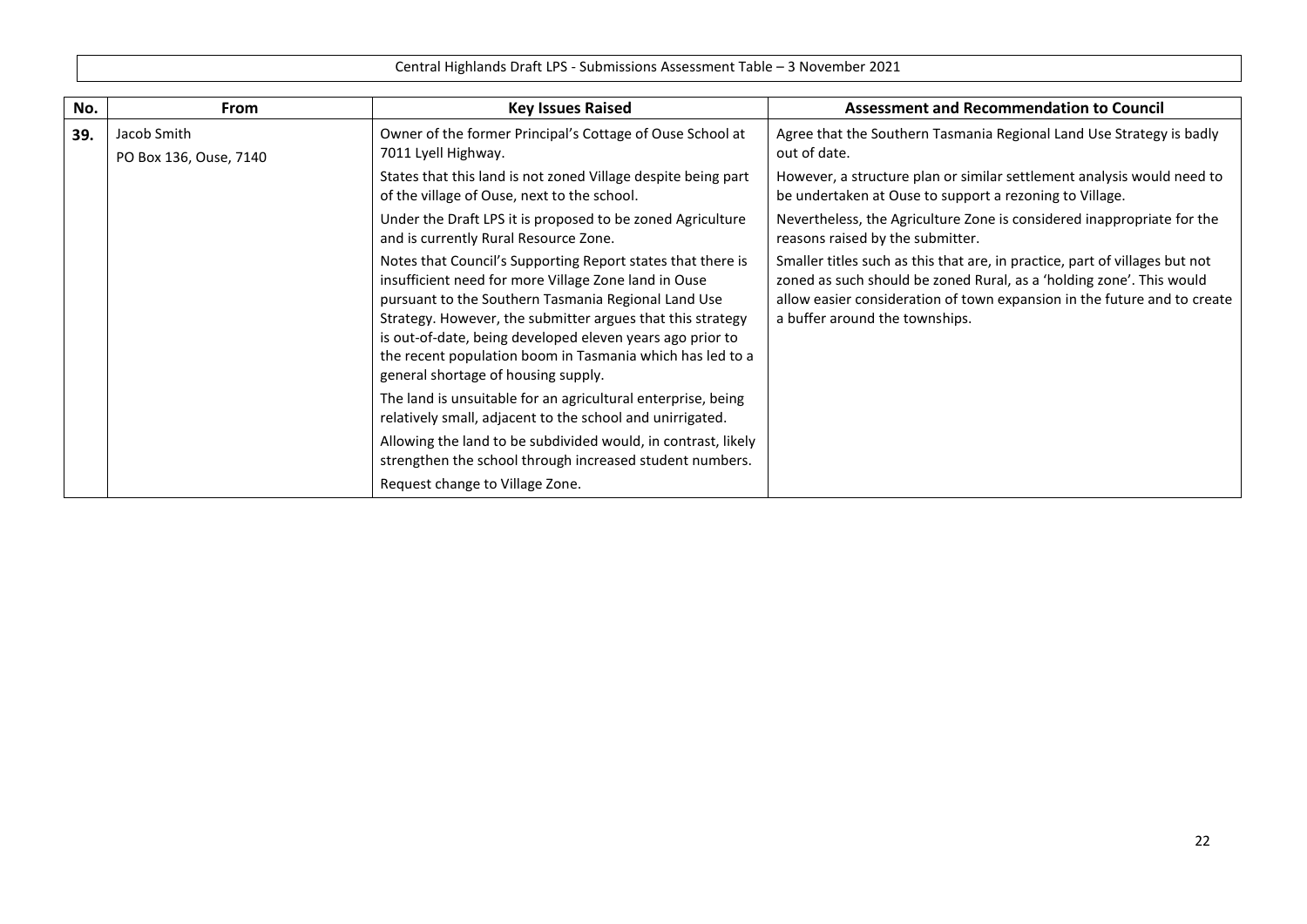| No. | <b>From</b>                                                                                                                                                                                                                                                 | <b>Key Issues Raised</b>                                                                                                                                                                                                                                                                                                                                                                                                                                                                                                                                                                                                                                                                                                                                                                                                                                                                | <b>Assessment and Recommendation to Council</b>                                                                                                                                                                                                                                                                                                                                                                                                                                                                                                                                                                                                                                                                                                                                                                                 |
|-----|-------------------------------------------------------------------------------------------------------------------------------------------------------------------------------------------------------------------------------------------------------------|-----------------------------------------------------------------------------------------------------------------------------------------------------------------------------------------------------------------------------------------------------------------------------------------------------------------------------------------------------------------------------------------------------------------------------------------------------------------------------------------------------------------------------------------------------------------------------------------------------------------------------------------------------------------------------------------------------------------------------------------------------------------------------------------------------------------------------------------------------------------------------------------|---------------------------------------------------------------------------------------------------------------------------------------------------------------------------------------------------------------------------------------------------------------------------------------------------------------------------------------------------------------------------------------------------------------------------------------------------------------------------------------------------------------------------------------------------------------------------------------------------------------------------------------------------------------------------------------------------------------------------------------------------------------------------------------------------------------------------------|
| 40. | Department of Primary Industries,<br>Parks, Water & Environment.<br>Tim Baker, Secretary                                                                                                                                                                    | 1. Does not support the zoning of the western half of the<br>Interlaken Canal as Utilities Zone. Requests that it be<br>Environmental Management Zone.<br>States that the EMZ zones is necessary to protect the<br>RAMSAR wetland "from further encroachment and/or<br>hydrological impact by the canal and associated works, now<br>and in the future".<br>2. Requests that a Public Reserve, PID 5475283, on the Lyell<br>Highway be changed from Rural Zone. (Not stated which<br>zone is requested).<br>3. Request unallocated Crown Land at Brady's Lagoon (PID<br>2541169) be changed from Agriculture Zone to<br>Environmental Management Zone, as it contains<br>threatened native vegetation.<br>4. Notes that all references to the National parks and<br>Reserves Land Regulations 2009 should be updated to the<br>national Parks and reserves management regulations 2019. | 1. Not agree:<br>Council has zoned the eastern half of the canal as Utilities Zone. This<br>section is on an adjacent title outside the RAMSAR area.<br>In the Supporting Report, Council indicated its preference for the entire<br>canal to be zoned Utilities, reflecting the reality on the ground and<br>providing greater certainty that this key component of the Clyde<br>irrigation district can continue operating properly into the future.<br>2. Agree.<br>Public Reserves are generally appropriately zoned Environmental<br>Management Zone.<br>3. Agree.<br>Change to the Environmental Management Zone.<br>4. Noted.<br>A matter for the State Government to address within the State Planning<br>Provisions.                                                                                                   |
| 41. | Susanne and Dean Klower<br>Received at 8:58pm, 22 October 2021.<br>After the advertised deadline of close<br>of business 22 October 2021.<br>The Planning Commission have advised<br>it is up to Council to decide if late<br>submissions will be accepted. | Owns land at 735 Arthurs Lake Road, Arthurs Lake.<br>Concerned with the proposed extent of rezoning to the<br>Agriculture Zoning in the area, and that this will lead to loss<br>of important values.<br>Cites the proposed wind farm at St Patricks Plains as an<br>example - on land proposed to be Agriculture Zone yet<br>contains many significant natural values.                                                                                                                                                                                                                                                                                                                                                                                                                                                                                                                 | Agree.<br>This accords with Council's view that the Agriculture Zone has been<br>applied far too widely within Central Highlands, covering land that is<br>clearly not agricultural land of any significance. Significant areas of land<br>that are dominated by rural lifestyle blocks, forestry and/or nature<br>conservation have been inappropriately mapped as 'land potentially<br>suitable for the Agriculture Zone'.<br>Recommend that the extent of the proposed Agriculture Zone be<br>substantially reviewed using the 'decision tree' document that the<br>Southern councils jointly developed.<br>In regard to the proposed windfarm, it is noted that as the Local<br>Planning Authority, Council must not pre-judge a possible development<br>application upon which it may need to statutorily sit in judgment. |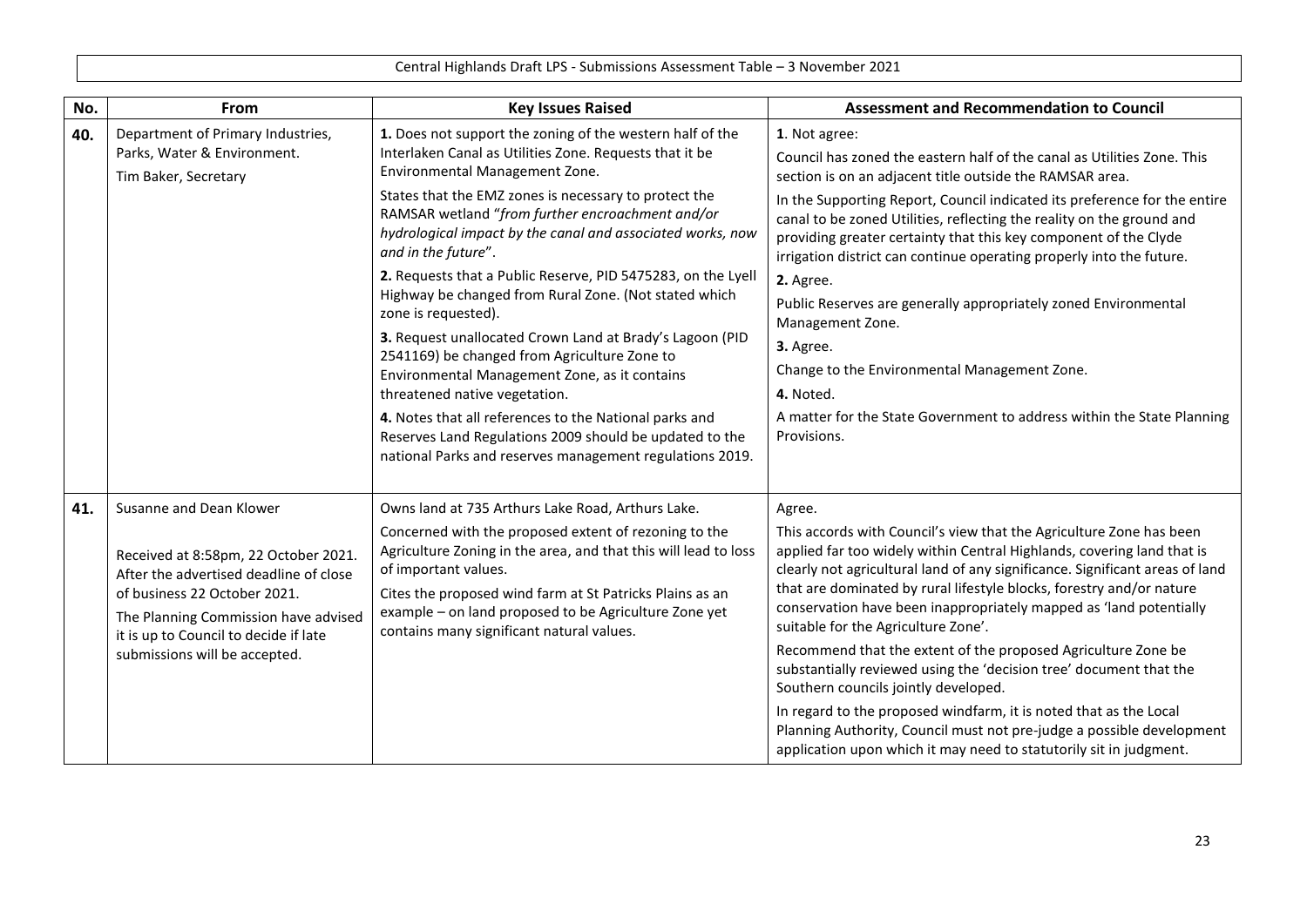| No. | <b>From</b>                                                                                                                                                                                                                                                             | <b>Key Issues Raised</b>                                                                                                                                                                                                                                                                                                                      | <b>Assessment and Recommendation to Council</b>                                                                                                                                                                                                                                                                                                                                                                                                                                                                                                                                                                                                                                                                                                                                                                                 |
|-----|-------------------------------------------------------------------------------------------------------------------------------------------------------------------------------------------------------------------------------------------------------------------------|-----------------------------------------------------------------------------------------------------------------------------------------------------------------------------------------------------------------------------------------------------------------------------------------------------------------------------------------------|---------------------------------------------------------------------------------------------------------------------------------------------------------------------------------------------------------------------------------------------------------------------------------------------------------------------------------------------------------------------------------------------------------------------------------------------------------------------------------------------------------------------------------------------------------------------------------------------------------------------------------------------------------------------------------------------------------------------------------------------------------------------------------------------------------------------------------|
| 42. | T.L Wood<br>57 Fitzroy Crescent, Dynnyrne, 7005<br>Received at 5:27pm, 22 October 2021.<br>After the advertised deadline of close<br>of business 22 October 2021.                                                                                                       | Concerned with the proposed extent of rezoning to the<br>Agriculture Zoning in the area, and that this will lead to loss<br>of important values.                                                                                                                                                                                              | Agree.<br>This accords with Council's view that the Agriculture Zone has been<br>applied far too widely within Central Highlands, covering land that is<br>clearly not agricultural land of any significance. Significant areas of land<br>that are dominated by rural lifestyle blocks, forestry and/or nature<br>conservation have been inappropriately mapped as 'land potentially<br>suitable for the Agriculture Zone'.                                                                                                                                                                                                                                                                                                                                                                                                    |
|     | The Planning Commission have advised<br>it is up to Council to decide if late<br>submissions will be accepted.                                                                                                                                                          |                                                                                                                                                                                                                                                                                                                                               | Recommend that the extent of the proposed Agriculture Zone be<br>substantially reviewed using the 'decision tree' document that the<br>Southern councils jointly developed.                                                                                                                                                                                                                                                                                                                                                                                                                                                                                                                                                                                                                                                     |
| 43. | Odile Foster<br>33 Thiessen Crescent, Miena<br>Received on 23 October 2021. After<br>the advertised deadline of close of<br>business 22 October 2021.<br>The Planning Commission have advised<br>it is up to Council to decide if late<br>submissions will be accepted. | Owner of shack at Miena<br>Concerned with the proposed extent of rezoning to the<br>Agriculture Zoning in the area, and that this will lead to loss<br>of important values.<br>Cites the proposed wind farm at St Patricks Plains as an<br>example - on land proposed to be Agriculture Zone yet<br>contains many significant natural values. | Agree.<br>This accords with Council's view that the Agriculture Zone has been<br>applied far too widely within Central Highlands, covering land that is<br>clearly not agricultural land of any significance. Significant areas of land<br>that are dominated by rural lifestyle blocks, forestry and/or nature<br>conservation have been inappropriately mapped as 'land potentially<br>suitable for the Agriculture Zone'.<br>Recommend that the extent of the proposed Agriculture Zone be<br>substantially reviewed using the 'decision tree' document that the<br>Southern councils jointly developed.<br>In regard to the proposed windfarm, it is noted that as the Local<br>Planning Authority, Council must not pre-judge a possible development<br>application upon which it may need to statutorily sit in judgment. |